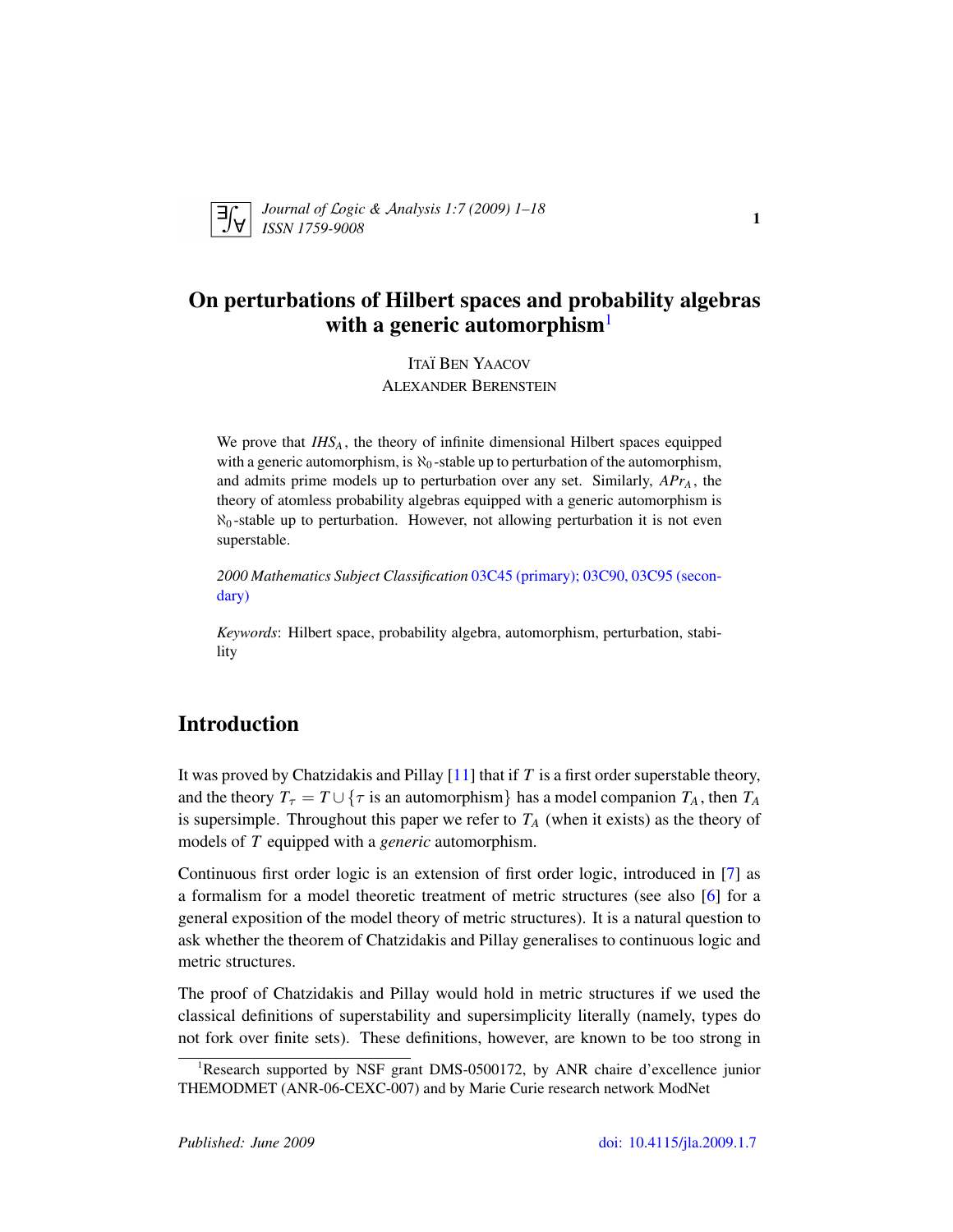metric structures, and need to be weakened somewhat in order to make sense. For example, the theory of Hilbert spaces has a countable language, is totally categorical and does not satisfy the classical definition of superstability.

The standard definition for  $\aleph_0$ -stability and superstability for metric structures ([\[14\]](#page-16-3), and later [\[2\]](#page-16-4)) comes from measuring the size of a type space not by its cardinality but by its density character in the metric induced on it from the structures. A continuous theory is supersimple if for every  $\varepsilon > 0$ , the  $\varepsilon$ -neighbourhood of a type does not fork over a finite set of parameters, or equivalently, if ordinal Lascar ranks corresponding to "ε-dividing" exist. A theory is superstable if and only if it is stable and supersimple. Similarly,  $\aleph_0$ -stability is equivalent to the existence of ordinal  $\varepsilon$ -Morley ranks, which may be defined via a metric variant of the classical Cantor-Bendixson ranks (see [\[4\]](#page-16-5) for a general study of such ranks).

With these corrected definitions, the class of  $\aleph_0$ -stable theories is rich with examples: Hilbert spaces, probability algebras, L<sup>p</sup> Banach lattices and so on. Furthermore, many classical results can be generalised. For example, an  $\aleph_0$ -stable theory has prime models over every set, an uncountably categorical theory in a countable language is  $\aleph_0$ -stable, and so on (see [\[2\]](#page-16-4)). A somewhat more involved preservation result was shown by the first author [\[3\]](#page-16-6), namely that the theory of lovely pairs of models of a supersimple (respectively, superstable) theory is again supersimple (respectively, superstable).

With superstability and supersimplicity defined as above, the question whether a superstable theory with a generic automorphism is supersimple arises again. A specific instance of this question was asked by the second author and C. Ward Henson [\[10\]](#page-16-7) regarding the theory of probability algebras equipped with a generic automorphism. It was answered negatively by the first author, showing that probability algebras with a generic automorphism are not superstable. The proof appears in Section [3.](#page-10-0)

However, the notions of  $\aleph_0$ -stability and/or superstability mentioned above might still be too strong: while they consider types of tuples up to arbitrarily small distance, one may further relax this and consider types also up to arbitrarily small perturbations of the entire language, or parts thereof. This idea can be formalised with the theory of perturbations as developed in [\[1\]](#page-16-8) and somewhat restated in [\[4,](#page-16-5) Section 4]. We shall assume some familiarity with the second reference.

The goal of this paper is to study carefully two examples: Hilbert spaces and probability algebras, both equipped with a generic automorphism. The theory *APr* of atomless probability algebras and the theory *IHS* of infinite dimensional Hilbert spaces have some features in common. They are  $\aleph_0$ -stable, separably categorical over any finite set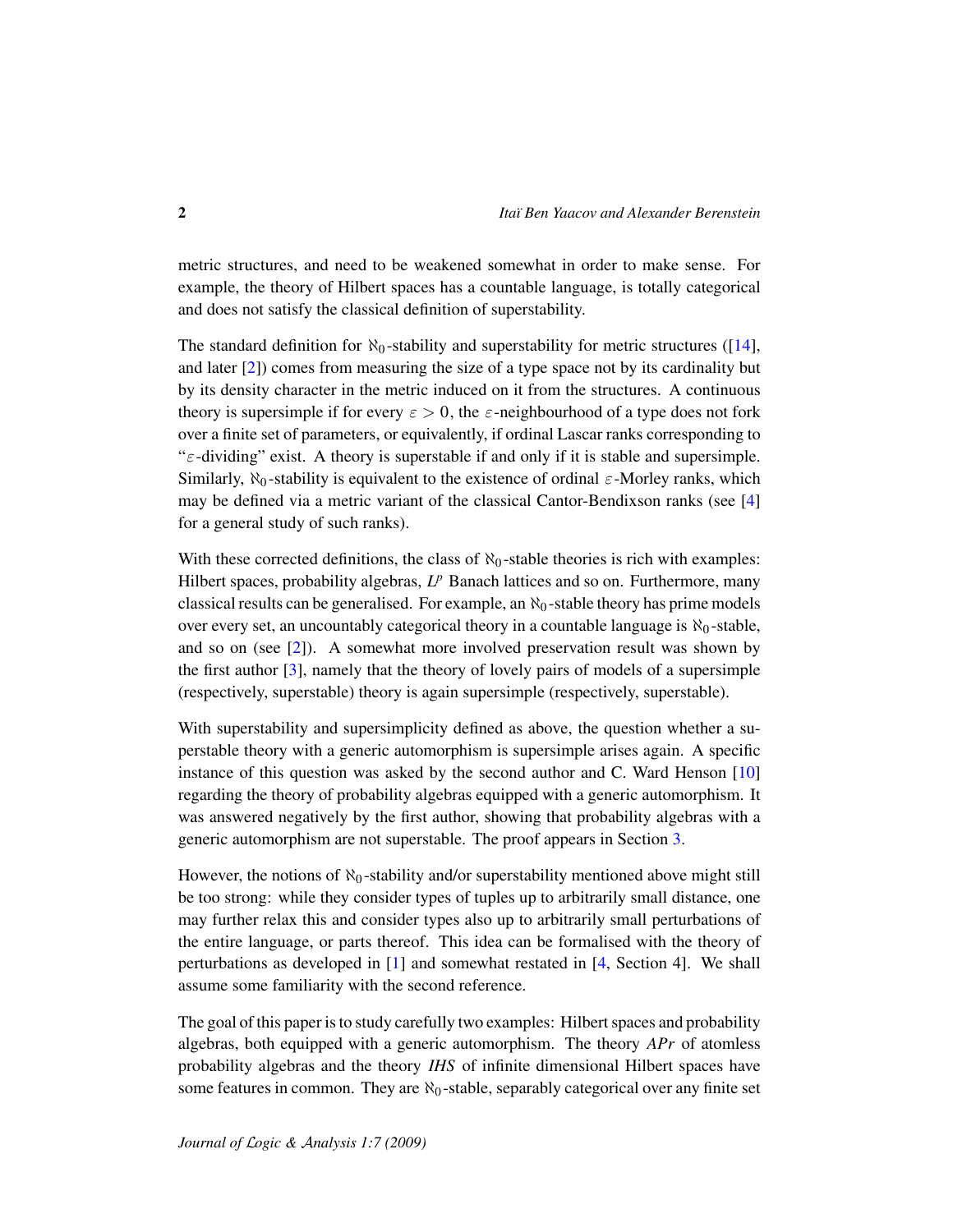of parameters and types over sets are stationary. It follows (see [\[10\]](#page-16-7)) that both  $IHS_{\tau}$ and  $APr<sub>\tau</sub>$  admit model companions  $IHS<sub>A</sub>$  and  $APr<sub>A</sub>$ .

In Section [1](#page-2-0) we deal with the theory *IHS<sup>A</sup>* of Hilbert spaces equipped with a generic automorphism. We recall some if its properties from [\[8\]](#page-16-9). We use a Corollary of the Weyl-von Neumann-Berg Theorem to show that  $IHS_A$  is  $\aleph_0$ -stable up to perturbation (of the automorphism), and admits prime models up to perturbation over any set. Unlike the arguments in  $[8]$ , our arguments can be extended to a generic action of a finitely generated group of automorphisms (i.e., a generic unitary representation, see [\[9\]](#page-16-10)) and even to Hilbert spaces equipped with a generic action of a fixed finitely generated *C* ∗ -algebra. This section also serves as a soft analogue for the main results of the other sections.

In Section [2](#page-7-0) we deal with the theory *APr<sup>A</sup>* of probability algebras with a generic automorphism, first studied in [\[10\]](#page-16-7). Specifically, we show that  $APr_A$  is  $\aleph_0$ -stable up to perturbations of the automorphism. It is an open question if *APr<sup>A</sup>* admits prime models up to perturbations.

In Section [3](#page-10-0) we conclude with the first author's proof that without perturbation the theory *APr<sup>A</sup>* is not superstable, showing that the results of Section [2](#page-7-0) are in some sense optimal.

# <span id="page-2-0"></span>1 Hilbert spaces with an automorphism

Let us consider a Hilbert space  $H$  and let  $B(H)$  denote the space of bounded linear operators on H. We recall that the *operator norm* of  $T \in B(H)$  is  $||T|| = \sup_{||x||=1} ||T(x)||$ . We also recall the notions of the *spectrum*, *punctual spectrum* and *essential spectrum* of an operator  $T \in B(H)$ :

 $\sigma(T) = {\lambda \in \mathbb{C} : T - \lambda I \text{ is not invertible}},$  $\sigma_p(T) = {\lambda \in \mathbb{C} : \ker(T - \lambda I) \neq 0},$  $\sigma_e(T) = \{\text{non isolated points of }\sigma(T)\} \cup \{\lambda \in \mathbb{C} : \dim \ker(T - \lambda I) = \infty\}.$ 

**Definition 1.1** Let H be a Hilbert space,  $T_0, T_1 \in B(H)$ . We say that  $T_0$  and  $T_1$  are *approximately unitarily equivalent* if there is a sequence of unitary operators  $\{U_n\}_{n\in\mathbb{N}}$ such that  $||T_0 - U_n T_1 U_n^*|| \to 0$ .

<span id="page-2-1"></span>**Fact 1.2** (Weyl-von Neumann-Berg Theorem [\[12,](#page-16-11) p. 60]) Let  $H$  be a Hilbert space and let  $T_0, T_1 \in B(H)$  be normal operators. Then  $T_0$  and  $T_1$  are approximately unitarily equivalent if and only if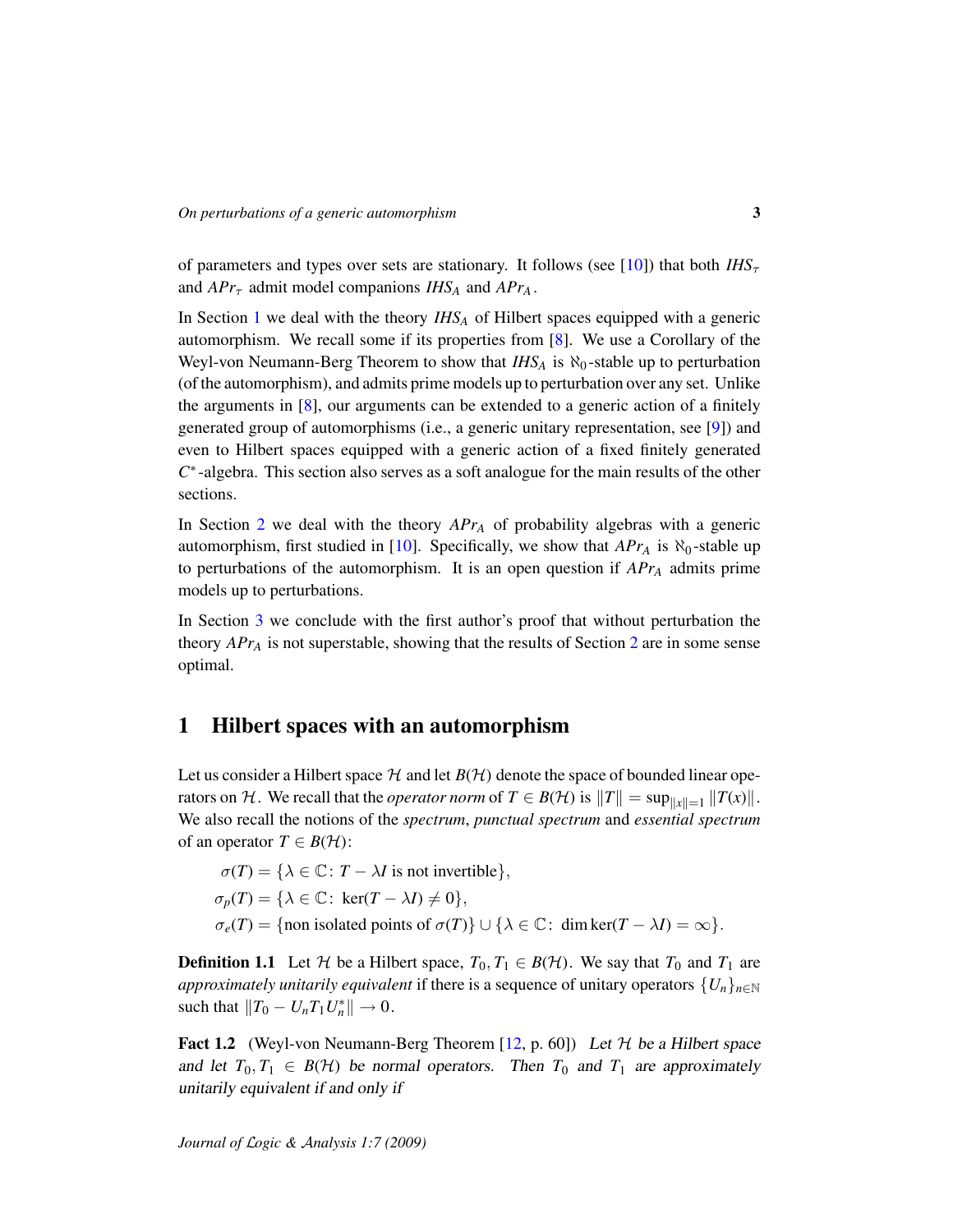- (i)  $\sigma_e(T_0) = \sigma_e(T_1)$
- (ii) dim ker( $T_0 \lambda I$ ) = dim ker( $T_1 \lambda I$ ) for all  $\lambda$  in  $\mathbb{C} \setminus \sigma_e(T_0)$ .

When considering a Hilbert space as a continuous structure we shall replace it with its unit ball, as described in [\[5\]](#page-16-12). We shall use the language  $\mathcal{L} = \{0, -1, 2, \frac{x+y}{2}\}$  $\frac{+y}{2}$ , where  $\dot{2}x = \min(2, \frac{1}{\|x\|})x$  and  $d(x, y) = \frac{x-y}{2}$  $\frac{-y}{2}$ . Notice that we can recover the norm as  $\|x\| = d(x, -x)$ . An axiomatisation for the class of (unit balls of) Banach spaces in this language, excluding the symbol  $\dot{2}$ , appears in [[5\]](#page-16-12). The symbol  $\dot{2}$  serves as a Skolem function for the fullness axiom there, yielding a universal theory. A Banach space is a Hilbert space if and only if the parallelogram identity holds, which is a universal condition as well:

$$
||x + y||2 + ||x - y||2 = 2||x||2 + 2||y||2
$$

We obtain that the class of Hilbert spaces is elementary, admitting a universal theory *HS*. Its model companion is *IHS*, the theory of infinite dimensional Hilbert spaces, obtained by adding the appropriate scheme of existential conditions. It is easy to check that the theory *HS* has the amalgamation property, so *IHS* eliminates quantifiers (i.e., it is the model completion of *HS*).

Now let  $\tau$  be a new unary function symbol and let  $\mathcal{L}_{\tau}$  be  $\mathcal{L} \cup {\tau}$ . Let *IHS*<sub> $\tau$ </sub> be the theory *IHS* ∪  $\{\tau \text{ is an automorphism}\}\$ . Since *IHS* is  $\aleph_0$ -stable and separably categorical even after naming finitely many constants, the theory  $IHS_{\tau}$  admits a model companion *IHS<sub>A</sub>* (see [\[10\]](#page-16-7)). The universal part of *IHS*<sub> $\tau$ </sub> is  $(IHS_{\tau})^{\forall} = (HS_{\tau})^{\forall} =$ *HS* ∪ { $\tau$  is a linear and isometric}. It is again relatively easy to check that  $(HS_{\tau})^{\forall}$  has the amalgamation property. Indeed, if  $(\mathcal{H}_0, \tau_0) \subseteq (\mathcal{H}_i, \tau_i)$  for  $i = 1, 2$  then we may write  $(\mathcal{H}_i, \tau_i) = (\mathcal{H}_0, \tau_0) \oplus (\mathcal{H}'_i, \tau'_i)$ , where  $\oplus$  is the orthogonal direct sum, and then  $(\mathcal{H}_0, \tau_0) \oplus (\mathcal{H}'_1, \tau'_1) \oplus (\mathcal{H}'_2, \tau'_2)$  will do. It thus follows that *IHS*<sub>*A*</sub> eliminates quantifiers as well.

<span id="page-3-0"></span>**Proposition 1.3** (Ben Yaacov, Usvyatsov, Zadka  $[8]$ ) Let  $H$  be a separable Hilbert space and let  $\tau$  be a unitary operator on H. Then  $(\mathcal{H}, \tau) \models \text{IHS}_A$  (i.e.,  $(\mathcal{H}, \tau)$  is existentially closed as a model of  $IHS_{\tau}$ ) if and only if  $\sigma(\tau) = S^1$ .

**Proof** Clearly, if  $(H, \tau)$  is existentially closed, then  $\sigma(\tau) = S^1$ . On the other hand, assume that  $(H, \tau) \models IHS_{\tau}$  and that  $\sigma(\tau) = S^1$ . Passing to an elementary substructure, we may assume that H is separable. Now let  $(H_0, \tau_0)$  be separable and existentially closed. Since *IHS* is separably categorical, we may assume that  $H_0 = H$ . Since  $\sigma(\tau_0) = \sigma(\tau) = S^1$ , by Fact [1.2](#page-2-1) there is a sequence  $\{U_n\}_{n \in \omega}$  of unitary operators on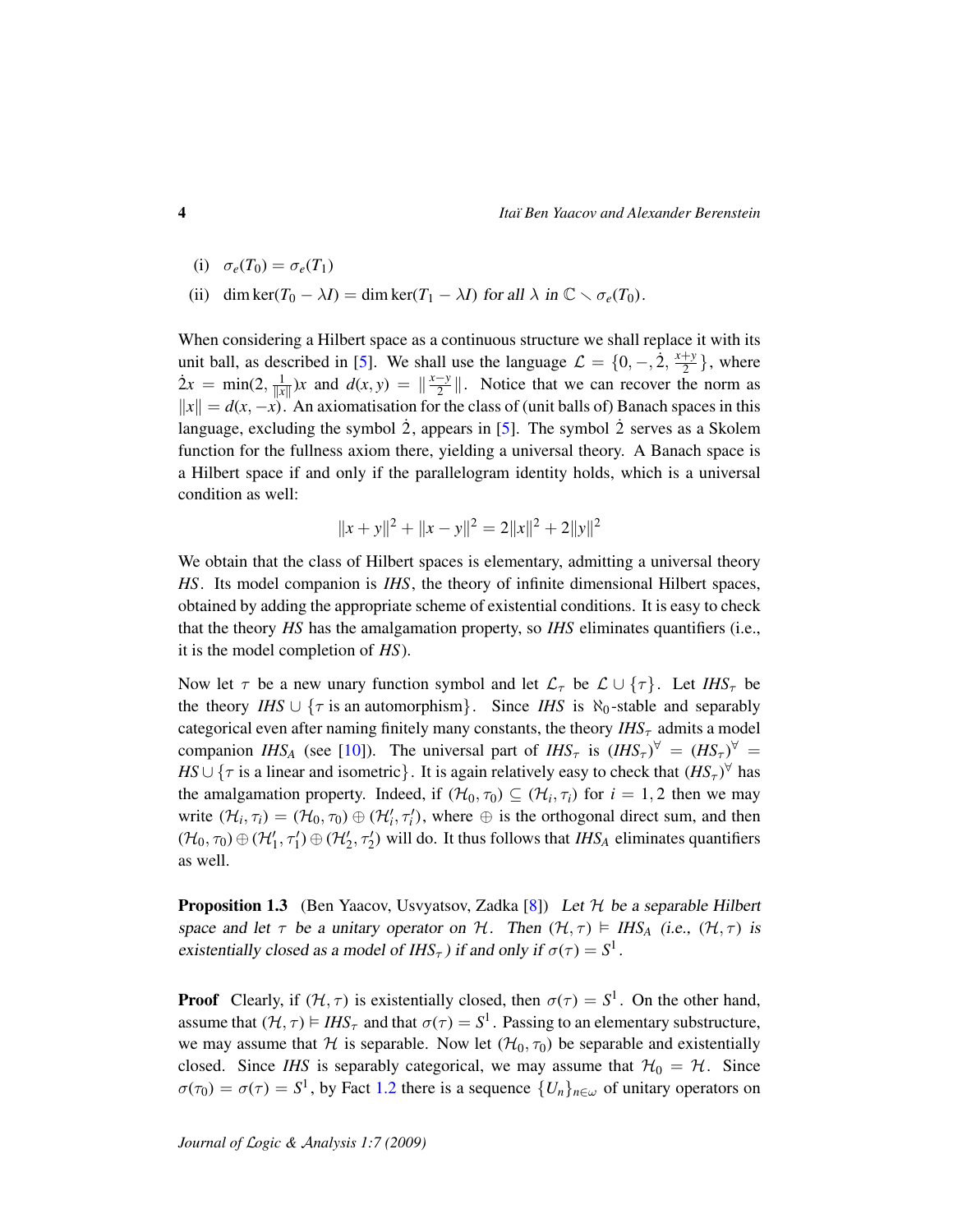H such that  $U_n \tau_1 U_n^* \to \tau_0$  in norm. It follows that if U is a non-principal ultra-filter on N then  $\Pi_{\mathcal{U}}(\mathcal{H}, U_n \tau U_n^*) = \Pi_{\mathcal{U}}(\mathcal{H}, \tau_0)$ .

On the other hand,  $(\mathcal{H}, U_n \tau U_n^*) \cong (\mathcal{H}, \tau)$  for all  $n \in \mathbb{N}$ . Thus  $\Pi_{\mathcal{U}}(\mathcal{H}, \tau) \cong \Pi_{\mathcal{U}}(\mathcal{H}, \tau_0)$ , whereby  $(\mathcal{H}, \tau) \equiv (\mathcal{H}, \tau_0) \models IHS_A$ .

**Remark 1.4** Henson and Iovino observed that the theory  $IHS_A$  is not  $\aleph_0$ -stable (or even small) in the sense defined in the introduction. Indeed, let  $(H, \tau) \models IHS_A$  be  $\aleph_1$ -saturated and for each  $\lambda \in S^1$  let  $v_\lambda \in H$  be a normal vector such that  $\tau v_\lambda = \lambda v_\lambda$ . Then  $d(\text{tp}(v_\lambda), \text{tp}(v_\rho)) = \sqrt{2}$  for  $\lambda \neq \rho$ . Thus the metric density character of  $S_1(\emptyset)$ is the continuum.

On the other hand, it is shown in [\[8\]](#page-16-9) that *IHS<sup>A</sup>* is superstable.

Let dcl<sub>r</sub> and acl<sub>r</sub> denote the definable and algebraic closure (in the real sort) in models of *IHS<sub>A</sub>*. We claim that if  $(H, \tau) \models IHS_A$  and  $A \subseteq H$ , then dcl<sub> $\tau(A)$ </sub> =  $\text{acl}_{\tau}(A) = \text{dcl}(\bigcup_{n \in \mathbb{Z}} \tau^n(A)),$  where  $\text{dcl}(A)$  is the definable closure of *A* in the language *L*. Indeed, let  $B = \text{dcl}(\bigcup_{n \in \mathbb{Z}} \tau^n(A))$ . Then clearly  $B \subseteq \text{dcl}_{\tau}(A)$ . On the other hand, we may decompose  $(\mathcal{H}, \tau) = (B, \tau|_B) \oplus (B', \tau|_{B'})$ , in which case  $(\mathcal{H}, \tau) \preceq$  $(B, \tau \upharpoonright_B) \oplus \bigoplus_{n \in \mathbb{N}} (B', \tau \upharpoonright_{B'}),$  showing that  $\text{acl}_{\tau}(A) \subseteq B$ .

We may similarly characterise non forking in models of  $IHS_A$ . For  $(\mathcal{H}, \tau) \models IHS_A$  and subsets  $A, B, C \subseteq H$ , say that  $A \bigcup_B C$  if  $P_{\text{dcl}_{\tau}(B)}(a) = P_{\text{dcl}_{\tau}(BC)}(a)$  for every  $a \in A$ . We leave it to the reader to check that  $\bigcup$  satisfies the usual axioms of a stable notion of independence (invariance, symmetry, transitivity, and so on), and therefore coincides with non forking.

**Proposition 1.5** Let  $(\mathcal{H}, \tau) \models \text{IHS}_A$ ,  $A, B \subseteq \mathcal{H}$ . Then tp( $A/B$ ) is stationary and  $\text{Cb}(A/B)$  is inter-definable with the set  $C = {P_{\text{dcl}_{\tau}(B)}(a)}_{a \in A}$ .

Proof Stationarity follows from the characterisation of independence (and from quantifier elimination). It is also clear that  $C \subseteq \text{dcl}_{\tau}(B)$  and  $A \bigcup_{C} B$ , and since we already know that tp( $A/C$ ) is stationary as well, we obtain  $Cb(A/B) \subseteq C$ .

For the converse it suffices to show that for every  $a \in A$ , the projection  $P_{\text{dcl}_{\tau}(B)}(a)$ belongs to the definable closure of any Morley sequence in tp( $A/B$ ). So let  $(A_n)_{n\in\mathbb{N}}$ be such a Morley sequence. Then  $P_{dcl_{\tau}(B)}(a_n) = P_{dcl_{\tau}(B)}(a)$  for all  $a \in A$  and all *n*, so  ${a_n - P_{\text{dcl}_{\tau}(B)}(a)}_{n \in \mathbb{N}}$  forms an orthogonal sequence of bounded norm. Thus

$$
\sum_{n=0}^{m-1} \frac{a_n}{m} = P_{\text{dcl}_{\tau}(B)}(a) + \sum_{n=0}^{m-1} \frac{a_n - P_{\text{dcl}_{\tau}(B)}(a)}{m} \to P_{\text{dcl}_{\tau}(B)}(a). \blacksquare_{1.5}
$$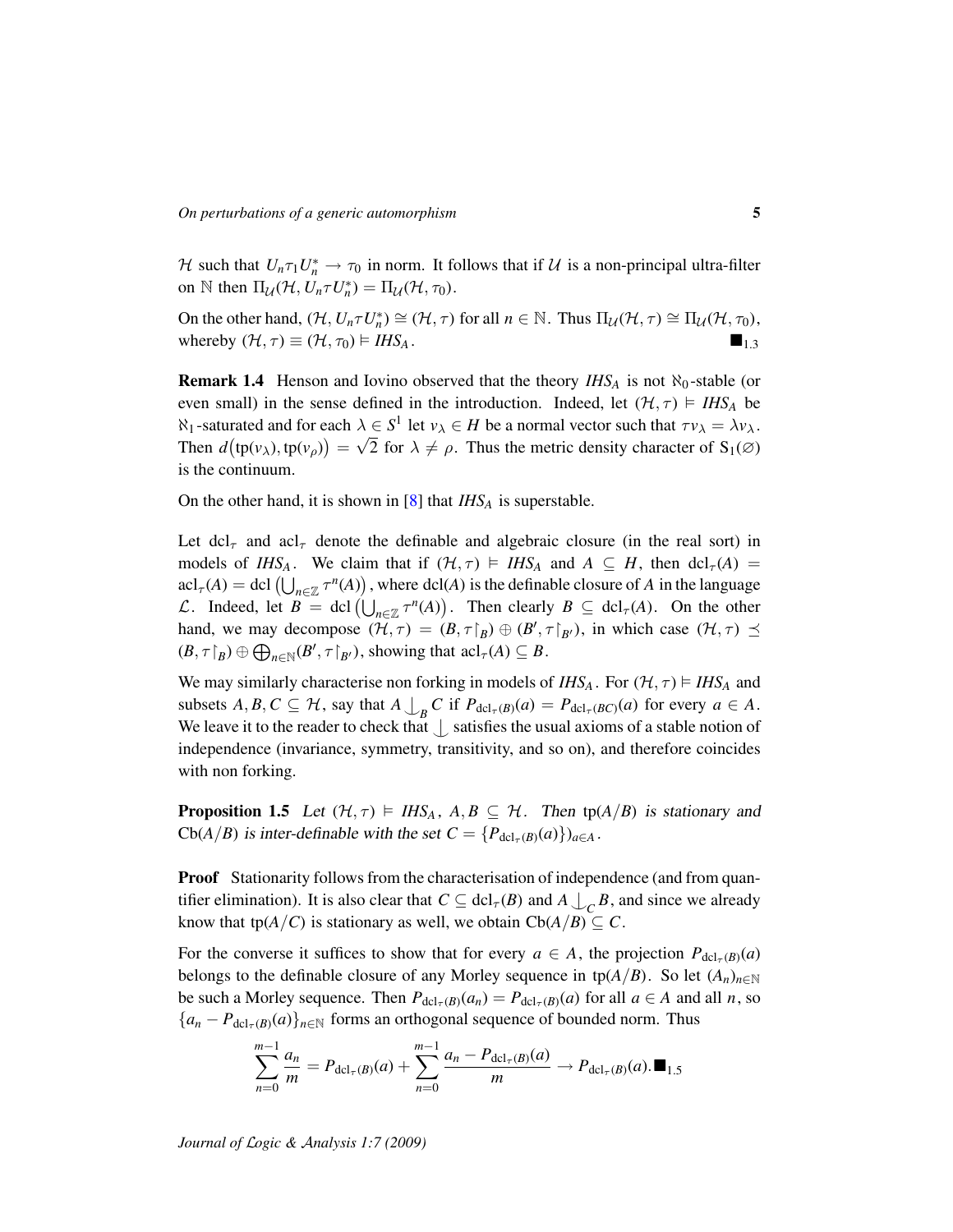It follows that *IHS<sup>A</sup>* has weak elimination of imaginaries, namely that for every imaginary element *e* there exists a real tuple (possibly infinite) *A* such that  $A \subseteq \text{acl}_{\tau}(e)$ ,  $e \in \text{dcl}^{eq}(A)$ .

We now turn to perturbations of the automorphism in models of *IHS*<sub>*A*</sub>. Let  $(\mathcal{H}_i, \tau_i) \models$ *IHS<sub>A</sub>* for  $i = 0, 1$ , and let  $r \ge 0$ . We define an *r*-perturbation of  $(\mathcal{H}_0, \tau_0)$  to  $(\mathcal{H}_1, \tau_1)$ to be an isometric isomorphism of Hilbert spaces  $U: \mathcal{H}_0 \cong \mathcal{H}_1$  which satisfies in addition

$$
||U\tau_0U^{-1}-\tau_1||\leq r.
$$

The set of all *r*-perturbations will be denoted  $\text{Pert}_r((\mathcal{H}_0, \tau_0), (\mathcal{H}_1, \tau_1))$ . It is fairly immediate to verify that this indeed satisfies all the conditions stated in [\[4,](#page-16-5) Theorem 4.4], and therefore does indeed correspond to a perturbation system as defined there.

<span id="page-5-0"></span>**Lemma 1.6** Let  $(\mathcal{H}_0, \tau_0) \subseteq (\mathcal{H}_i, \tau_i)$  be separable models of  $IHS_\tau$  for  $i = 1, 2$ . Then we may write  $(\mathcal{H}_i, \tau_i) = (\mathcal{H}_0, \tau_0) \oplus (\mathcal{H}'_i, \tau'_i)$ , and let us assume that  $\sigma(\tau'_1) \subseteq \sigma(\tau'_2)$  and that  $\sigma(\tau_1')$  has no isolated points.

Then for every  $\varepsilon > 0$  there is an isometric isomorphism  $U: \mathcal{H}_1 \oplus \mathcal{H}'_2 \cong \mathcal{H}_2$ , which fixes  $H_0$  such that  $||U(\tau_1 \oplus \tau_2')U^{-1} - \tau_2|| \leq \varepsilon$ .

**Proof** Under the assumptions we have  $\sigma(\tau_1' \oplus \tau_2') = \sigma(\tau_2')$ . We also assume that  $\sigma(\tau_1')$ has no isolated points. Therefore, if  $\lambda \in \sigma(\tau_1' \oplus \tau_2')$  is isolated then its eigenspace in  $\mathcal{H}'_1 \oplus \mathcal{H}'_2$  is entirely contained in  $\mathcal{H}'_2$ , so the multiplicity (possibly infinite) of  $\lambda$  is the same for  $\tau_1' \oplus \tau_2'$  and for  $\tau_2'$ . It follows that the hypotheses of Fact [1.2](#page-2-1) hold, and we obtain  $V: \mathcal{H}_1' \oplus \mathcal{H}_2' \cong \mathcal{H}_2'$  such that  $\|V(\tau_1' \oplus \tau_2')V^{-1} - \tau_2'\| \leq \varepsilon$ . Then  $U = id_{\mathcal{H}_0} \oplus V$ will do.

**Theorem 1.7** The theory  $IHS_A$  is  $\aleph_0$ -stable up to perturbation of the automorphism.

**Proof** Let  $(\mathcal{H}_0, \tau_0), (\mathcal{H}'_1, \tau'_1) \models \textit{IHS}_A$  be separable, and let  $(\mathcal{H}_1, \tau_1) = (\mathcal{H}_0, \tau_0) \oplus$  $(\mathcal{H}'_1, \tau'_1)$ . By Proposition [1.3](#page-3-0) we have  $(\mathcal{H}_1, \tau_1) \models \textit{IHS}_A$ , so  $(\mathcal{H}_0, \tau_0) \preceq (\mathcal{H}_1, \tau_1)$  by model completeness. It will therefore be enough to show that every type over  $\mathcal{H}_0$ is realised, up to perturbation, in  $(\mathcal{H}_1, \tau_1)$ . Such a type can always be realised in a separable elementary extension  $(\mathcal{H}_2, \tau_2) \succeq (\mathcal{H}_1, \tau_1)$ . Then  $(\mathcal{H}_0, \tau_0) \subseteq (\mathcal{H}_2, \tau_2)$  and we may decompose the latter as  $(\mathcal{H}_2, \tau_2) = (\mathcal{H}_0, \tau_0) \oplus (\mathcal{H}'_2, \tau'_2)$ .

Notice that  $(\mathcal{H}'_1, \tau'_1) \subseteq (\mathcal{H}'_2, \tau'_2)$ , so  $\sigma(\tau'_1) = \sigma(\tau'_2) = S^1$ . We may therefore apply Lemma [1.6,](#page-5-0) obtaining for every  $\varepsilon > 0$  there an isometric isomorphism  $U_{\varepsilon} : \mathcal{H}_1 \to \mathcal{H}_2$ fixing  $H_0$  such that  $\|\tau_1 - U_{\varepsilon}^{-1}\tau_2 U_{\varepsilon}\| < \varepsilon$ .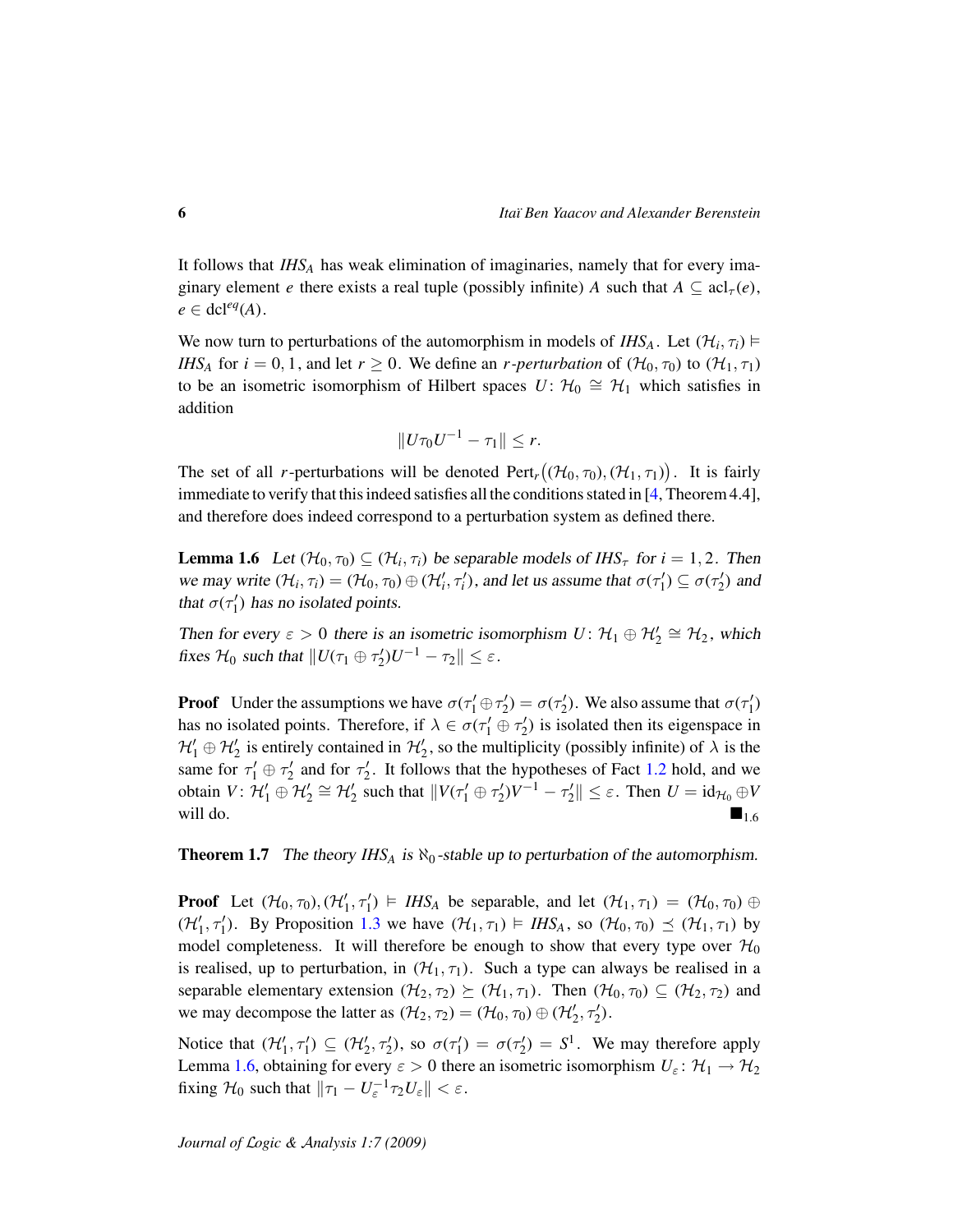We have thus shown that every type over  $H_0$  is realised, up to arbitrarily small perturbation of the automorphism, in a fixed separable extension  $(\mathcal{H}_1, \tau_1) \succeq (\mathcal{H}_0, \tau_0)$ , as desired.  $\blacksquare$ 

Remark 1.8 Let *G* be a finitely generated discrete group and let *IHSgG* be the theory of Hilbert spaces with a generic action of *G* by automorphism (see [\[9\]](#page-16-10)). Using Voiculescu's Theorem [\[12\]](#page-16-11) in place of Fact [1.2,](#page-2-1) the same argument shows that the theory *IHS*<sub>*gG*</sub> is  $\aleph_0$ -stable up to perturbations of the automorphisms. This can even be further extended to the theory  $IHS_{g,A}$  of a generic presentation of a finitely generated *C* ∗ -algebra A.

Proposition 1.9 The theory *IHS<sup>A</sup>* has prime models up to perturbation over sets (of real or imaginary elements).

By this we mean that for every set *A* in a model of *IHS<sub>A</sub>* there exists a model  $(\mathcal{H}_1, \tau_1)$ , containing *A*, such that if  $(H_2, \tau_2)$  is any other model which contains *A* then, up to arbitrarily small perturbation of  $\tau_2$  to  $\rho_2$ , we can embed  $(\mathcal{H}_1, \tau_1)$  elementarily in  $(\mathcal{H}_2, \rho_2)$  over A.

**Proof** We may assume that the set *A* over which we seek a prime model is algebraically closed. By weak elimination of imaginaries we may assume that *A* is a real set, and we may further assume that  $A = \text{dcl}_{\tau}(A)$ . It is therefore a Hilbert subspace  $\mathcal{H}_0$  (possibly finite dimensional) on which  $\tau_0 = \tau \upharpoonright_{\mathcal{H}_0}$  is an automorphism. Moreover, since *IHS<sub>A</sub>* eliminates quantifiers, the type of  $\mathcal{H}_0$  is determined by the pair  $(\mathcal{H}_0, \tau_0)$ , and there is no need to consider the ambient structure.

If  $(H_0, \tau_0) \models \textit{IHS}_A$  there is nothing to prove. Otherwise  $\sigma(\tau_0) \subsetneq S^1$ . Let  $(H'_1, \tau'_1) \models$ *IHS*<sup>τ</sup> be separable such that  $\sigma(\tau_1') = \overline{S^1 \setminus \sigma(\tau_0)}$  (for example we may take  $H_1' =$  $L_2(S^1 \setminus \sigma(\tau_0))$  in the Lebesgue measure, with  $(\tau_1^f f)(x) = x f(x)$ . Let  $(\mathcal{H}_1, \tau_1) =$  $(\mathcal{H}_0, \tau_0) \oplus (\mathcal{H}'_1, \tau'_1)$ . Clearly  $\sigma(\tau_1) = S^1$ , so  $(\mathcal{H}_1, \tau_1) \models \textit{IHS}_A$ , and we shall prove that it is prime, up to perturbation of the automorphism, over  $\mathcal{H}_0$ .

So let  $(\mathcal{H}_0, \tau_0) \subseteq (\mathcal{H}_2, \tau_2) \models \textit{IHS}_A$  and we may assume that  $\mathcal{H}_2$  is separable. As usual, we may decompose it as  $(\mathcal{H}_2, \tau_2) = (\mathcal{H}_0, \tau_0) \oplus (\mathcal{H}'_2, \tau'_2)$ . Since  $\sigma(\tau_2) = S^1$ , we necessarily have  $\sigma(\tau_2') \supseteq S^1 \setminus \sigma(\tau_0)$ , and since  $\sigma(\tau_2')$  is moreover closed, it contains  $\sigma(\tau_1)$ . By Lemma [1.6,](#page-5-0) for every  $\varepsilon > 0$  there exists an isometric isomorphism *U*:  $\mathcal{H}_1 \oplus \mathcal{H}_2' \cong \mathcal{H}_2$  fixing  $\mathcal{H}_0$  such that  $||U(\tau_1 \oplus \tau_2')U^{-1} - \tau_2|| \leq \varepsilon$ . By Proposition [1.3](#page-3-0) we also have  $(\mathcal{H}_1, \tau_1) \preceq (\mathcal{H}_1, \tau_1) \oplus (\mathcal{H}'_2, \tau'_2)$ 

Thus  $\rho_2 = U(\tau_1 \oplus \tau_2')U^{-1}$  is as desired.  $\blacksquare_{1,9}$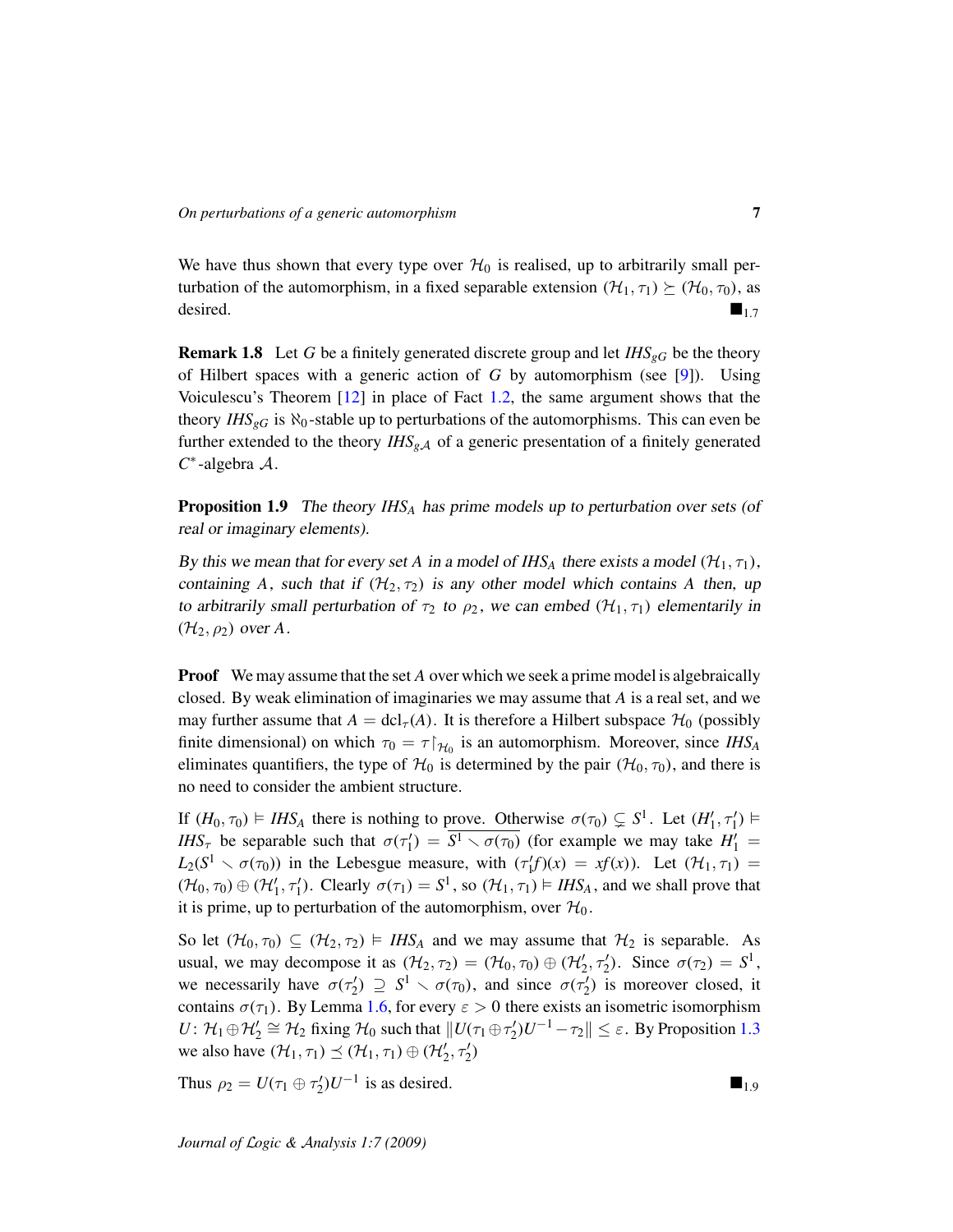## <span id="page-7-0"></span>2 Probability algebras with an automorphism

By a probability space we mean a triplet  $(X, \mathcal{B}, \mu)$ , where X is a set,  $\mathcal{B}$  a  $\sigma$ -algebra of subsets of *X*,  $\mu$  a  $\sigma$ -additive positive measure on *B* such that  $\mu(X) = 1$ . A probability space  $(X, \mathcal{B}, \mu)$  is called *atomless* if for every  $A \in \mathcal{B}$  there is  $C \in \mathcal{B}$  such that  $\mu(A \cap C) = \frac{1}{2}$  $\frac{1}{2}\mu(A)$ . We say that two elements  $A, B \in \mathcal{B}$  determine the same *event*, and write  $A \sim_{\mu} B$  if  $\mu(A \triangle B) = 0$ . The relation  $\sim_{\mu}$  is an equivalence relation and the collection of classes is denoted by  $\overline{B}$  and is called the *measure algebra* associated to  $(X, \mathcal{B}, \mu)$ . Operations such as unions, interesections and complements are well defined for events, as well as the measure. The distance between two events  $a, b \in \overline{B}$  is given by the measure of their symmetric difference. This renders  $\overline{B}$  a complete metric space.

Conversely, let  $(\mathscr{B}, 0, 1, \cdot^c, \cup, \cap)$  be a Boolean algebra and assume that *d* is a complete metric on  $\mathscr{B}$ . Let  $\mu(x)$  be an abbreviation for  $d(0, x)$  and assume furthermore that  $d(x, y) = \mu(x \triangle y)$ ,  $\mu(x) + \mu(y) = \mu(x \cap y) + \mu(x \cup y)$  and  $\mu(1) = 1$ . Then B is the probability algebra associated to some probability space (and we may moreover take that space to be the Stone space of  $\mathcal{B}$ , equipped with the Borel  $\sigma$ -algebra).

We may view probability algebras as continuous structures in the language  $\mathcal{L}_{Pr}$  =  $\{0, 1, \cdot^c, \cup, \cap\}$  (the distance symbol is always implicit, and the measure can be recovered from it as above). The class of probability algebras is elementary and admits a universal theory denoted *Pr*. Its model completion is *APr*, the theory of atomless probability algebras. It admits quantifier elimination, is  $\aleph_0$ -categorical (even over finitely many parameters) and  $\aleph_0$ -stable (see [\[7,](#page-16-1) [10\]](#page-16-7)).

**Definition 2.1** Let  $\mathscr B$  be a probability algebra. An automorphism  $\tau \in Aut(\mathscr B)$  is said to be *aperiodic* if for every non-zero event  $a \in \mathcal{B}$  and every  $n > 0$  there is a sub-event  $b \subseteq a$  such that  $\tau^n(b) \neq b$ . (In other words, the *support* of  $\tau^n$  is 1 for all  $n \ge 1$ .)

**Fact 2.2** (Halmos-Rokhlin-Kakutani Lemma, [\[13,](#page-16-13) 386C]) Let  $\mathcal{B}$  be a probability algebra,  $\tau \in$  Aut $(\mathscr{B})$ . Then  $\tau$  is aperiodic if and only if, for every  $n \geq 1$  and every  $\varepsilon > 0$  there is  $a \in \mathcal{B}$  such that  $a, \tau a, \ldots, \tau^{n-1}(a)$  are disjoint and  $n\mu(a) > 1 - \varepsilon$ .

Now let  $\mathcal{L}_{\tau} = \mathcal{L}_{Pr} \cup \{\tau\}$  where  $\tau$  is a new unary function symbol. Let  $APr_{\tau}$  be the theory  $APr \cup {\tau$  is an automorphism}. It was shown in [\[10\]](#page-16-7) that  $APr_{\tau}$  admits a model companion  $APr_A$ , consisting of  $APr_\tau$  together with axioms saying that  $\tau$  is aperiodic.

**Definition 2.3** By the *Lebesgue space* we mean the probability space  $([0, 1], \lambda)$ , where  $\lambda$  is the standard Lebesgue measure. The associated probability algebra  $\mathscr{L} =$  $\mathfrak{B}([0,1],\lambda)$  is the unique separable atomless probability algebra.

*Journal of* L*ogic &* A*nalysis 1:7 (2009)*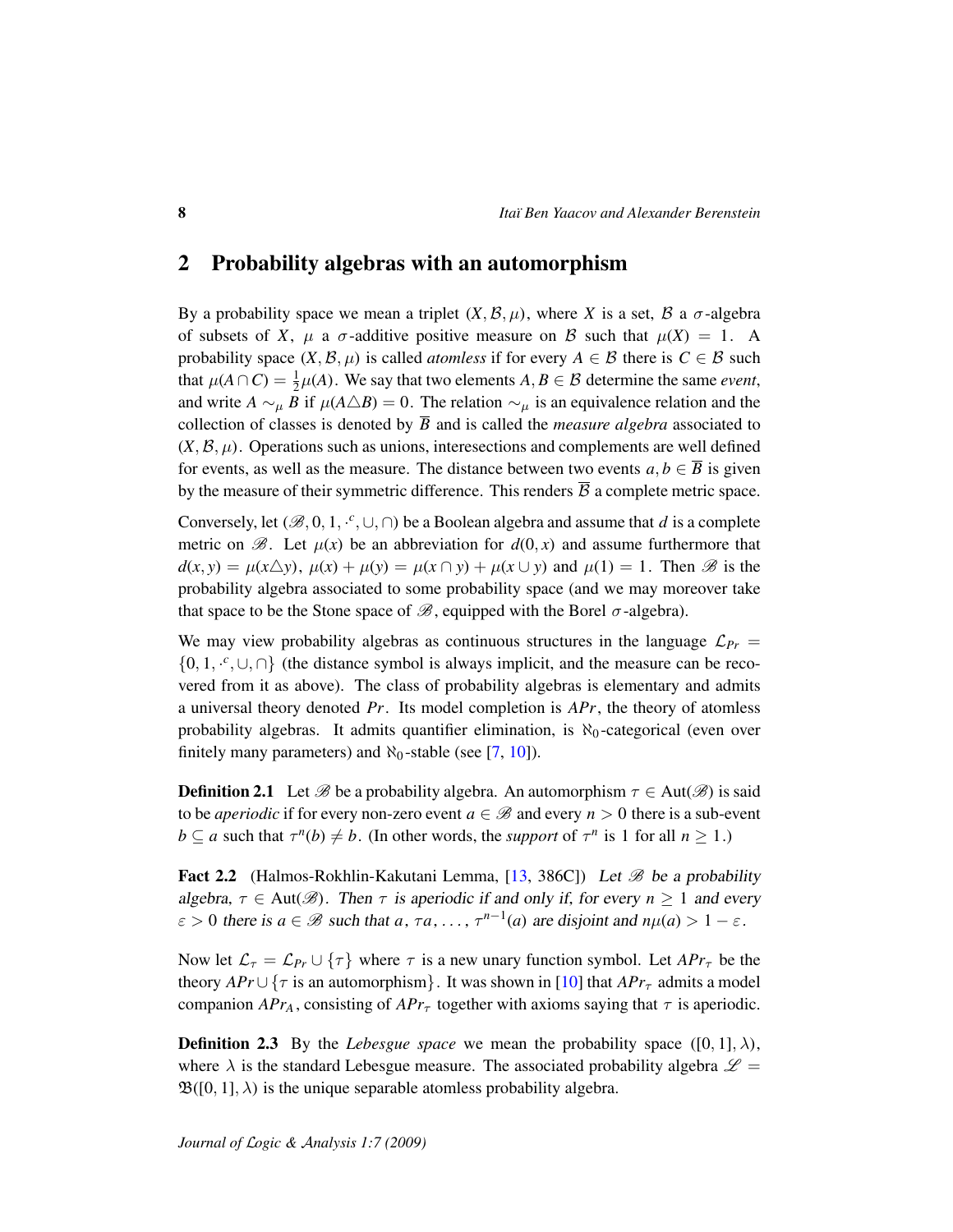An *automorphism*  $\tau$  of the Lebesgue space is a measurable, measure-preserving bijection between measure one subsets of [0, 1].

- **Remark 2.4** (i) Every automorphism of the probability algebra  $\mathscr L$  comes from an automorphism of the Lebesgue space.
	- (ii) An automorphism  $\tau$  of the Lebesgue space induces an aperiodic automorphism on  $\mathscr L$  if and only if  $\tau$  itself is aperiodic, namely if  $\lambda \{x \in [0, 1]: \tau^n(x) = x\} = 0$ .

**Definition 2.5** Let  $\mathscr A$  be a probability algebra. We equip Aut( $\mathscr A$ ) with the uniform convergence metric

$$
d(\tau_0, \tau_1) = \sup_{x \in \mathscr{A}} d(\tau_0(x), \tau_1(x)).
$$

Let  $(\mathcal{A}_i, \tau_i) \models APr_A$  for  $i = 0, 1$  and let  $r \ge 0$ . Then an *r*-perturbation of  $(\mathcal{A}_0, \tau_0)$  to  $(\mathscr{A}_1, \tau_1)$  is an (isometric) isomorphism  $f: \mathscr{A}_0 \cong \mathscr{A}_1$  such that  $d(f \tau_0 f^{-1}, \tau_1) \leq r$ .

Notice that this is essentially the same definition as for (unit balls of) Hilbert space. In particular, as in the Hilbert space case, this definition satisfies the conditions of [\[4,](#page-16-5) Theorem 4.4] and thereby comes from a perturbation system.

**Definition 2.6** Let  $\mathscr A$  be a probability algebra,  $\tau \in$  Aut $(\mathscr A)$ ,  $a \in \mathscr A$ . We say that  $(a, \tau)$  *generate an*  $(n, \varepsilon)$ *-partition* (*of*  $\mathscr A$ ) if  $a, \tau(a), \ldots, \tau^{n-1}(a)$  are disjoint and  $\mu\left(\bigvee_{i\leq n}\tau^i(a)\right)\geq 1-\varepsilon$ . An  $(n,0)$ -partition will simply be called an *n*-partition.

If  $\mathcal{A}_i$ ,  $i = 0, 1$  are probability algebras and  $\mathcal{B} = \mathcal{A}_0 \otimes \mathcal{A}_1$  is their free amalgam, we may identify  $\mathscr{A}_0$  with its image  $\mathscr{A}_0 \otimes 1 = \{a \otimes 1 : a \in \mathscr{A}_0\} \subseteq \mathscr{B}$ , and similarly  $\mathscr{A}_1 \cong$  $1 \otimes \mathcal{A}_1 \subseteq \mathcal{B}$ . In particular, if  $(\mathcal{A}_i, \tau_i) \models APr_{\tau}$ ,  $i = 0, 1$  then  $(\mathcal{A}_0 \otimes \mathcal{A}_1, \tau_0 \otimes \tau_1) \models APr_{\tau}$ as well. If in addition  $(\mathcal{A}_0, \tau_0) \models APr_A$  then  $\tau_0$  is aperiodic, whereby so is  $\tau_0 \otimes \tau_1$ , i.e.,  $(\mathcal{A}_0 \otimes \mathcal{A}_1, \tau_0 \otimes \tau_1) \models APr_A$ . Since  $APr_A$  is model complete we conclude that

 $(\mathscr{A}_0, \tau_0) \models \mathit{APr}_A, (\mathscr{A}_1, \tau_1) \models \mathit{APr}_\tau \implies (\mathscr{A}_0, \tau_0) \preceq (\mathscr{A}_0 \otimes \mathscr{A}_1, \tau_0 \otimes \tau_1).$ 

**Definition 2.7** Let  $(\mathscr{A}, \tau_{\mathscr{A}}) \preceq (\mathscr{B}, \tau_{\mathscr{B}}) \models APr_A$  be separable. We say that  $(\mathscr{B}, \tau_{\mathscr{B}})$  is *partitioned over*  $\mathscr A$  if:

- (i) The probability algebra  $\mathscr B$  is isomorphic to  $\mathscr A \otimes \mathscr L$  over  $\mathscr A$  (meaning that *a* ∈  $\mathscr A$  gets mapped to *a*  $\otimes$  1).
- (ii) Under this isomorphism, for each  $0 < n \in \mathbb{N}$  there exists  $c_n \in \mathcal{L}$  such that  $(1 \otimes c_n, \tau_{\mathscr{B}})$  generate an *n*-partition, all of whose members belong to  $1 \otimes \mathscr{L}$ .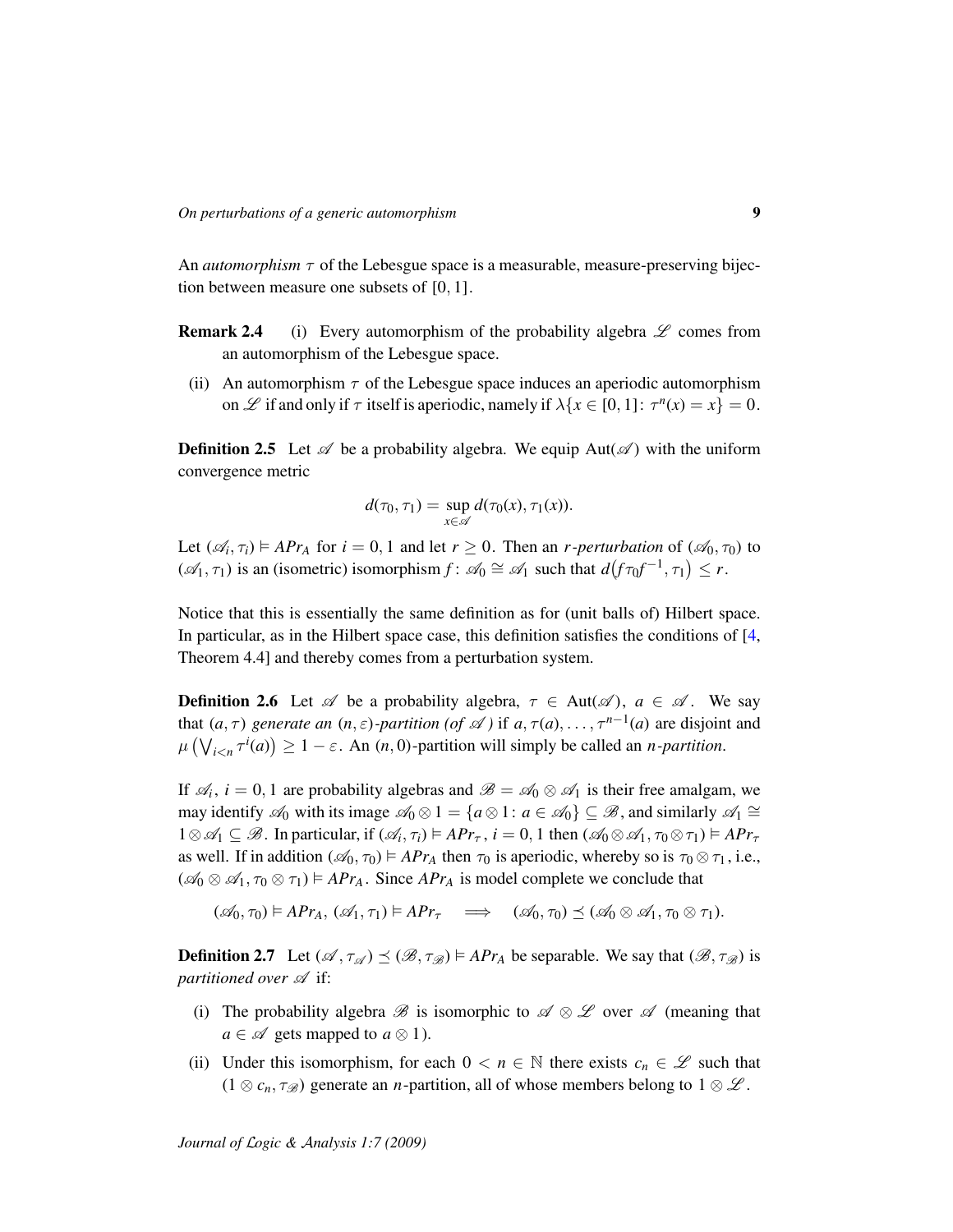<span id="page-9-1"></span>**Lemma 2.8** Let  $(\mathscr{A}, \tau_{\mathscr{A}}) \preceq (\mathscr{B}, \tau_{\mathscr{B}}) \models APr_A$  be separable. Then there exists a further elementary extension  $(\mathcal{B}, \tau_{\mathcal{B}}) \preceq (\mathcal{C}, \tau_{\mathcal{C}})$  which is partitioned over  $\mathcal{A}$ .

**Proof** First of all, we may assume that  $\mathscr{B}$  is atomless over  $\mathscr{A}$ . Indeed,  $(\mathscr{B}', \tau'_{\mathscr{B}})$  =  $(\mathscr{B}, \tau_{\mathscr{B}}) \otimes (\mathscr{L}, \text{id})$  is a separable elementary extension of  $(\mathscr{B}, \tau_{\mathscr{B}})$  and we may replace the latter with the former. Therefore we may assume that  $\mathscr{B} = \mathscr{A} \otimes \mathcal{L}$ .

It is not difficult to construct an automorphism  $\rho \in Aut(\mathscr{L})$  such that for each *n* there is  $c_n \in \mathcal{L}$  such that  $(c_n, \rho)$  generate an *n*-partition. Let  $(\mathcal{C}, \tau_{\mathcal{C}}) = (\mathcal{B} \otimes \mathcal{L}, \tau_{\mathcal{B}} \otimes \rho)$ , so  $(\mathscr{B}, \tau_{\mathscr{B}}) \preceq (\mathscr{C}, \tau_{\mathscr{C}}).$ 

On the other hand we have  $\mathscr{C} = \mathscr{B} \otimes \mathscr{L} = \mathscr{A} \otimes [\mathscr{L} \otimes \mathscr{L}]$ , and for every  $k < n$ 

$$
\tau_{\mathscr{C}}^k(1\otimes[1\otimes c_n])=1\otimes[1\otimes\rho^k(c_n)].
$$

Now use the fact that  $\mathscr{L} \otimes \mathscr{L} \cong \mathscr{L}$  to conclude.  $\blacksquare_{2,8}$ 

Notation 2.9 For a probability algebra  $\mathscr C$  and  $c \in \mathscr C$ , let  $\mathscr C_{\leq c}$  denote the ideal  $\{c' \in \mathscr{C} \colon c' \leq c\}.$ 

<span id="page-9-0"></span>Notation 2.10 For  $0 < n \in \mathbb{N}$  fix  $(\ell_n, \rho_n) \in \mathscr{L} \times \text{Aut}(\mathscr{L})$  generating an *n*-partition such that in addition  $(\rho_n)^n = id$ . Note that this determines  $(\mathscr{L}, \rho_n)$  up to isomorphism, and that it is *not* a model of *APr<sup>A</sup>* .

<span id="page-9-2"></span>**Lemma 2.11** Let  $(\mathscr{A}, \tau_{\mathscr{A}}) \preceq (\mathscr{B}, \tau_{\mathscr{B}}) \models APr_A$ , and assume that  $(\mathscr{B}, \tau_{\mathscr{B}})$  is partitioned over  $\mathscr A$ . Then for every  $0 < n \in \mathbb N$  there exists  $\tau'_{\mathscr B} \in$  Aut $(\mathscr B)$  such that:

- (i)  $d(\tau_{\mathscr{B}}, \tau_{\mathscr{B}}') \leq \frac{1}{2n}$ .
- (ii)  $(B, \tau'_{B}) \cong (A, \tau_{A}) \otimes (B, \rho_{n})$  over  $A$ , where  $(C, \rho_{n})$  are as in Notation [2.10.](#page-9-0)

**Proof** We may assume that  $(\mathscr{B}, \tau_{\mathscr{B}}) = (\mathscr{A} \otimes \mathscr{L}, \tau_{\mathscr{B}})$  and that this identification witnesses that  $(\mathscr{B}, \tau_{\mathscr{B}})$  is partitioned over  $\mathscr{A}$ . Therefore there exists  $c \in \mathscr{L}$  are such that  $(1 \otimes c, \tau_{\mathscr{B}})$  generate an *n*-partition all of whose members are in  $1 \otimes \mathscr{L}$ . Let  $1 \otimes c_k = \tau_{\mathscr{B}}^k(1 \otimes c) \in 1 \otimes \mathcal{L}$  for  $k < n$  (or, for that matter, for all  $k \in \mathbb{Z}$ ).

Let  $\ell_n, \rho_n$  be as in Notation [2.10.](#page-9-0) Since  $c, \ell_n \in \mathscr{L}$  and  $\mu(c) = \mu(\ell_n) = \frac{1}{n}$ , there is an isomorphism  $\theta_0: \mathscr{L}_{\leq c} \cong \mathscr{L}_{\leq \ell_n}$ , which induces in turn  $\theta_1 = id_{\mathscr{A}} \otimes \theta_0$ :  $\mathscr{B}_{\leq 1 \otimes c} \cong$  $\mathscr{B}_{\leq 1\otimes\ell_n}$ . We shall extend  $\theta_1$  to an automorphism of  $\mathscr{B}$  as follows. For  $b\in\mathscr{B}$ , observe that  $b = \bigvee_{k < n} \big(b \wedge (1 \otimes c_k)\big)$  is a partition of  $b$ , and  $\tau_{\mathscr{B}}^{-k}$  $\mathcal{B}_{\mathscr{B}}^{-k}(b\wedge(1\otimes c_k))\in\mathscr{B}_{\leq 1\otimes c}$ . We then define

$$
\theta_2(b)=\bigvee_{k
$$

*Journal of* L*ogic &* A*nalysis 1:7 (2009)*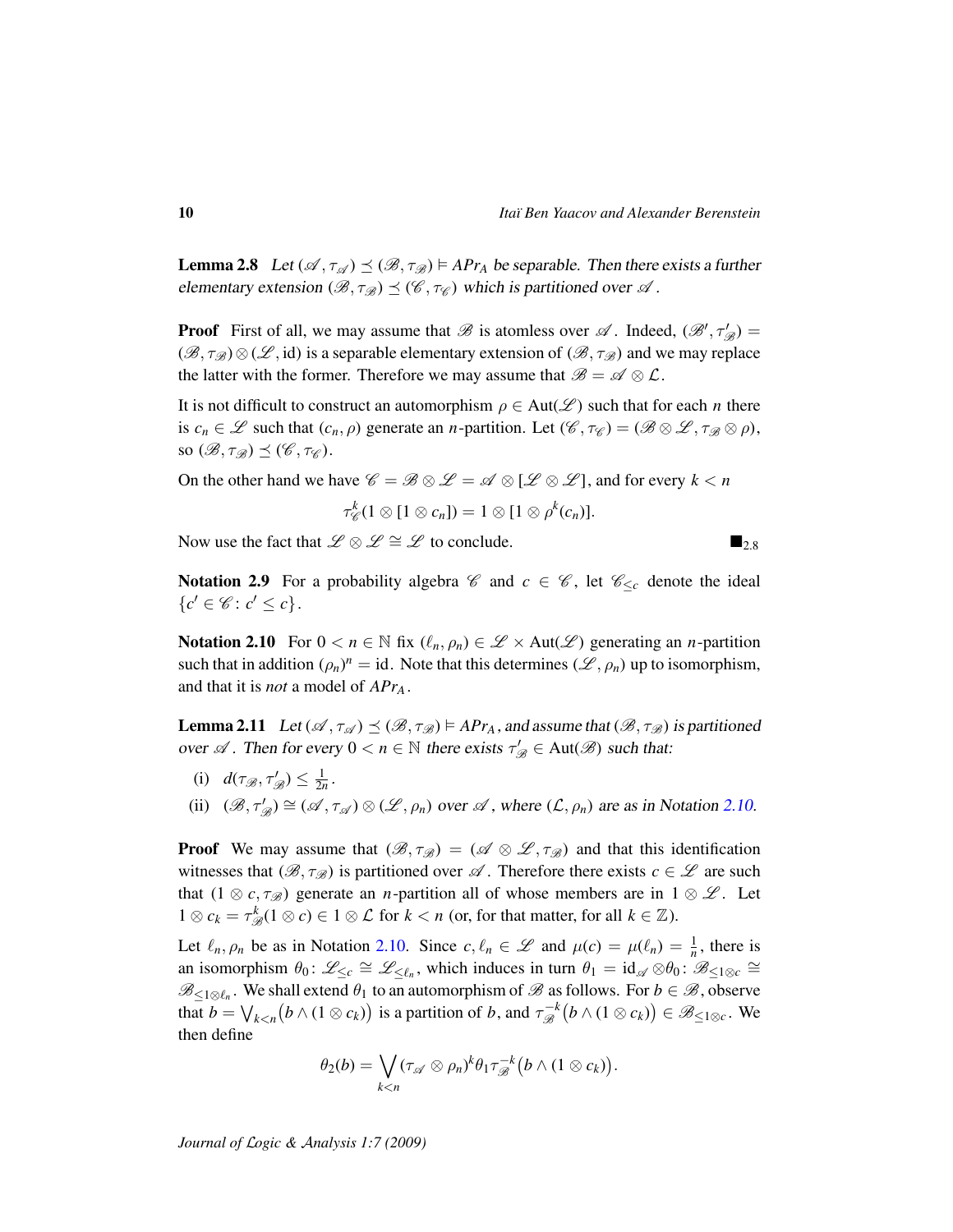For each  $k < n$ ,  $\theta_2$  restricts to an isomorphism  $\mathscr{B}_{\leq 1 \otimes c_k} \cong \mathscr{B}_{\leq 1 \otimes \rho_n^k(\ell_n)}$ , so  $\theta_2 \in$ Aut $(\mathscr{B})$ . In addition, if  $a \in \mathscr{A}$  then:

$$
\theta_2((a \otimes 1) \wedge (1 \otimes c_k)) = (\tau_{\mathscr{A}} \otimes \rho_n)^k \theta_1 \tau_{\mathscr{B}}^{-k}(a \otimes c_k)
$$
  

$$
= (\tau_{\mathscr{A}} \otimes \rho_n)^k \theta_1(\tau_{\mathscr{A}}^{-k}(a) \otimes c)
$$
  

$$
= (\tau_{\mathscr{A}} \otimes \rho_n)^k (\tau_{\mathscr{A}}^{-k}(a) \otimes \ell_n)
$$
  

$$
= a \otimes \rho_n^k(\ell_n),
$$

whereby  $\theta_2(a \otimes 1) = a \otimes 1$ . Thus  $\theta_2$  acts as the identity on  $\mathscr{A} \otimes 1$ .

Let  $\tau'_{\mathscr{B}} = \theta_2^{-1}(\tau_{\mathscr{A}} \otimes \rho_n)\theta_2$ . For  $b \in \mathscr{B}$  and for  $k < n$  let  $b_k = b \wedge (1 \otimes c_k) \in \mathscr{B}_{\leq 1 \otimes c_k}$ , in which case  $\theta_2(b_k) \in \mathscr{B}_{\leq 1 \otimes \rho_n^k(\ell_n)}$  and  $(\tau_{\mathscr{A}} \otimes \rho_n)\theta_2(b_k) \in \mathscr{B}_{\leq 1 \otimes \rho_n^{k+1}(\ell_n)}$ . Assume now in addition that  $0 \le k \le n-2$ , i.e., that  $k+1 \le n-1$ . Then in the expression  $\tau'_{\mathscr{B}}(b_k) = \theta_2^{-1}(\tau_{\mathscr{A}} \otimes \rho_n)\theta_2(b_k)$ , the instances of  $\theta_2^{-1}$  and  $\theta_2$  can be expanded explicitly as follows:

$$
\tau'_{\mathscr{B}}(b_k) = \theta_2^{-1}(\tau_{\mathscr{A}} \otimes \rho_n)\theta_2(b_k)
$$
  
=  $[\tau_{\mathscr{B}}^{k+1}\theta_1^{-1}(\tau_{\mathscr{A}} \otimes \rho_n)^{-k-1}](\tau_{\mathscr{A}} \otimes \rho_n)[(\tau_{\mathscr{A}} \otimes \rho_n)^k\theta_1\tau_{\mathscr{B}}^{-k}](b_k)$   
=  $\tau_{\mathscr{B}}(b_k)$ .

(On the other hand, this fails for  $k = n - 1$ , since then  $\theta_2^{-1}$  expands to  $\theta_1^{-1}$ .) It follows that  $d(\tau_{\mathscr{B}}(b), \tau_{\mathscr{B}}'(b)) = d(\tau_{\mathscr{B}}(b_{n-1}), \tau_{\mathscr{B}}'(b_{n-1})) \leq \frac{1}{2n}$  (since both events are sub-events of same measure of  $1 \otimes c_{n-1}$  which has measure  $\frac{1}{n}$ ). Thus  $d(\tau_{\mathscr{B}}, \tau_{\mathscr{B}}') \leq \frac{1}{2n}$ , as desired.  $\blacksquare$ 

**Theorem 2.12** The theory  $APr_A$  is  $\aleph_0$ -stable up to perturbations of the automorphism.

**Proof** Let  $(\mathcal{A}, \tau_{\mathcal{A}}) \models APr_A$ . By Lemma [2.8](#page-9-1)  $(\mathcal{A}, \tau_{\mathcal{A}})$  admits a partitioned extension  $(\mathscr{B}, \tau_{\mathscr{B}})$ . We claim that up to perturbation, every type over  $\mathscr{A}$  is realised in  $(\mathscr{B}, \tau_{\mathscr{B}})$ . Indeed any such type is realised in some separable extension  $(\mathscr{C}, \tau_{\mathscr{C}}) \succeq (\mathscr{A}, \tau_{\mathscr{A}})$ . By Lemma [2.8](#page-9-1) again we may assume that  $(\mathscr{C}, \tau_{\mathscr{C}})$  is also partitioned over  $\mathscr{A}$ . By Lemma [2.11](#page-9-2) any two partitioned extensions of  $\mathscr A$  admit an  $\frac{1}{2n}$  perturbation over  $\mathscr A$ to  $(\mathscr{A}, \tau_{\mathscr{A}}) \otimes (\mathscr{L}, \rho_n)$ , and composing these we obtain an  $\frac{1}{n}$ -perturbation  $(\mathscr{C}, \tau_{\mathscr{C}}) \to$  $(\mathscr{B}, \tau_{\mathscr{B}})$  which fixes  $\mathscr{A}$ , and this for every  $0 < n \in \mathbb{N}$ .

# <span id="page-10-0"></span>3 Non superstability of probability algebras with a generic automorphism

The second author and Henson [\[10\]](#page-16-7) asked whether the theory of probability algebras with a generic automorphism is superstable, as one might expect by analogy with a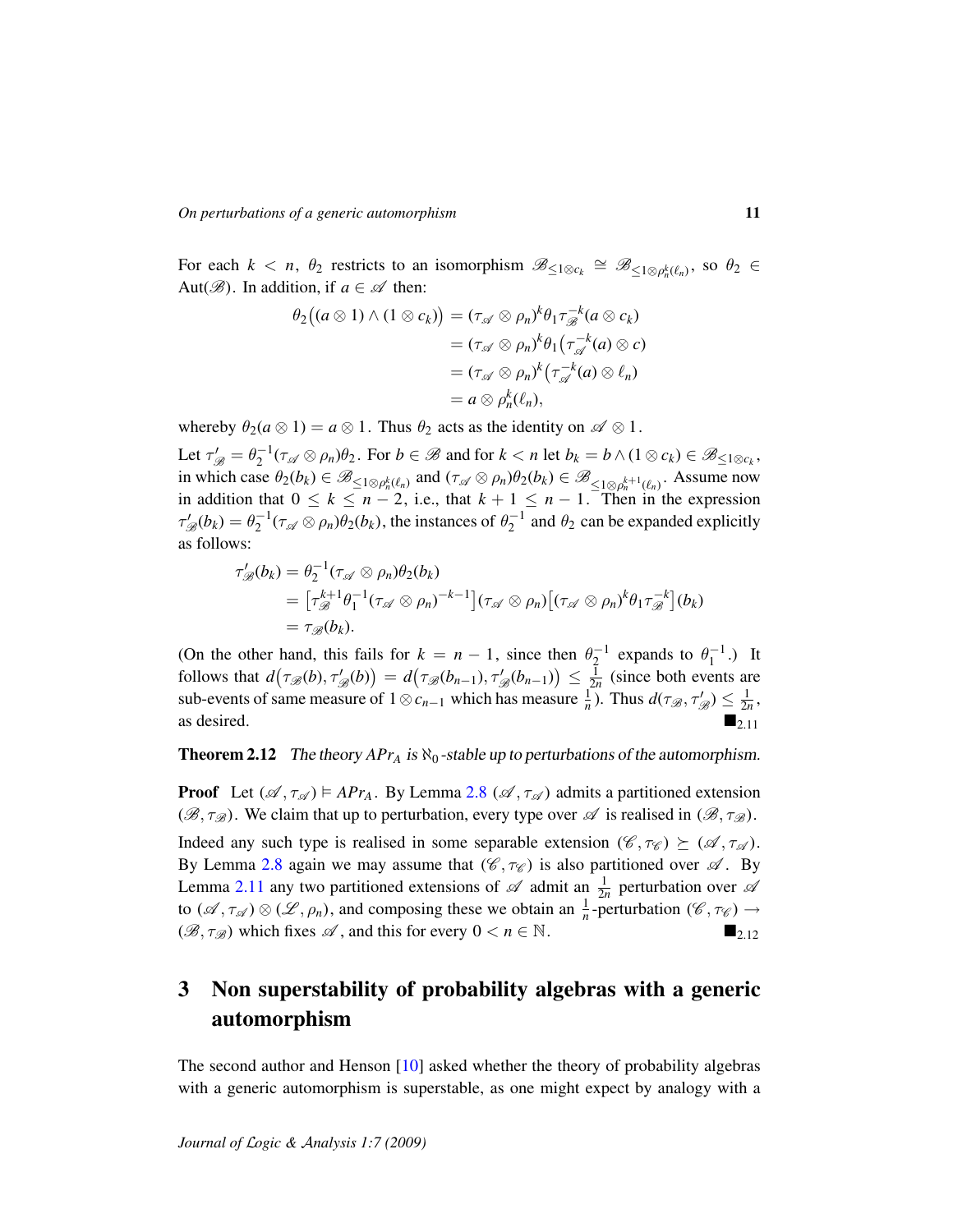theorem of Chatzidakis and Pillay [\[11\]](#page-16-0) regarding generic automorphisms in classical first order logic. In this section we present the first author's negative answer, which chronologically came before the results in Section [2,](#page-7-0) and to a large extent motivated them.

Our aim is to show that the theory *APr<sup>A</sup>* admits many types over small sets of parameters, and for this purpose it will suffice to show that there are many 1-types over parameters which belong to the fixed algebra of the automorphism. We therefore proceed in two steps, first characterising such types and then showing there are many of them. Throughout we let  $(U, \tau)$  denote a monster model of  $APr_A$ , and let  $U^{\tau}$  denote the fixed sub-algebra of  $U$  under  $\tau$ .

## 3.1 Types over the empty set and over fixed sub-algebras

Let us try to describe the space of 1-types in *APr<sup>A</sup>* over a set of parameters contained in  $U^{\dagger}$ . We start with types over the empty set.

Consider a function  $\eta: 2^{<\omega} \to [0, 1]$  sending  $s \mapsto \eta_s$ . We call such a function *shift invariant* if

<span id="page-11-0"></span>(SI) 
$$
\eta_{\emptyset} = 1
$$
,  $\eta_{s\cap 0} + \eta_{s\cap 1} = \eta_{0\cap s} + \eta_{1\cap s} = \eta_s$ , for all  $s \in 2^{<\omega}$ .

We define  $X \subseteq [0, 1]^{2 \leq \omega}$  to consist of all shift invariant mappings. This is a closed subset of  $[0, 1]^{2<\omega}$ , and therefore compact.

Let  $p \in S_1(APr_A)$ , and for  $n \in \mathbb{N}$ ,  $s \in 2^n$ , let  $\eta_{p,s} = \mu \left( \bigwedge_{i \leq n} \tau^i(x^{s_i}) \right)^p$  (where  $x^0 = x$ ,  $x^1 = x^c$  is the natural action of  $(\mathbb{Z}/2\mathbb{Z}, +)$ ). Then  $\eta_p : s \mapsto \eta_{p,s}$  is shift invariant, yielding a mapping  $\rho: S_1(APr_A) \to X$  sending  $p \mapsto \eta_p$ . This mapping  $\rho$  is clearly continuous, and by quantifier elimination it is injective.

Conversely, let  $\eta \in X$ , and let  $\mathscr A$  be any sufficiently homogeneous atomless probability algebra. Then one can find in  $\mathscr A$  a sequence of events  $(a_n)$  such that  $\mu(a_0) = \eta_0$ ,  $\mu(a_0)^c = \eta_1 = 1 - \eta_0$ , and in general, for every *n* and  $s \in 2^n$ :

$$
\mu\Big(a_n\wedge\bigwedge_{k
$$

This is indeed consistent by shift invariance. Moreover, shift invariance implies that for every  $n, k \in \mathbb{N}$  and  $s \in 2^n$ :  $\eta_s = \mu\left(\bigwedge_{i \leq n} a_{k+i}^{s_i}\right)$  (by induction on *k*). It follows by quantifier elimination that the mapping  $a_n \mapsto a_{n+1}$  is elementary and therefore extends to an automorphism  $\tau_{\mathscr{A}} \in Aut(\mathscr{A})$ , and we may embed  $(\mathscr{A}, \tau_{\mathscr{A}})$  in  $(\mathcal{U}, \tau)$ . In other words, for every  $\eta \in X$  we can find  $a \in \mathcal{U}$  such that  $\eta_s = \mu \left( \bigwedge_{i \leq n} \tau^i(a^{s_i}) \right)$  for all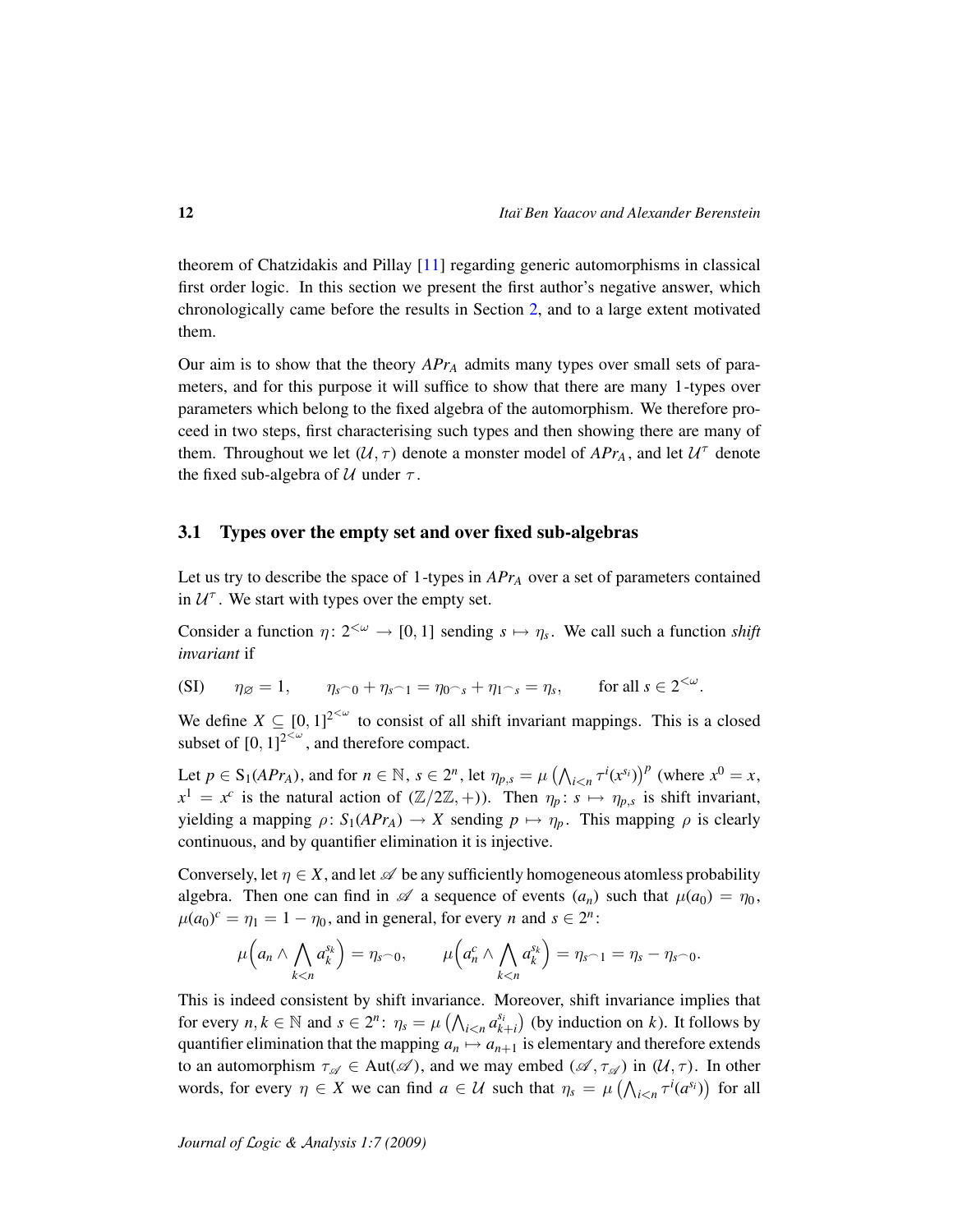$s \in 2^{<\omega}$ . Thus  $\eta = \rho(\text{tp}(a))$ , showing that  $\rho$  is bijective. Since it is also continuous, from a compact to a Hausdorff space, it is a homeomorphism.

If *Y* is an arbitrary topological space we have  $C(Y, [0, 1])^{2^{<\omega}} = C(Y, [0, 1]^{2^{<\omega}})$  as sets. Equipping  $C(Y, Z)$  with the compact-open topology and  $2<sup>{\omega}</sup>$  with the discrete topology these are homeomorphisms. (The common topology can be given by a sub-basis, where a sub-basic open set is of the form  $\{f \in C(Y \times 2^{\langle \omega \rangle}, [0, 1]) : f[K \times \{s\}] \subseteq U\}$ , with *K* ⊆ *Y* compact,  $s \in 2^{< \omega}$  and  $U \subseteq [0, 1]$  is open). We may define when a mapping  $\eta \in C(Y, [0, 1])^{2<\omega}$  is shift invariant by [\(SI\)](#page-11-0) as above, and let  $X_Y$  be the set of all such shift invariant functions. It is then clear that  $X_Y = C(Y, X)$ .

We now turn to types over a sub-algebra  $\mathscr{A} \subseteq \mathcal{U}^{\tau}$ , namely over parameters fixed by  $\tau$ . We shall use the following.

**Fact 3.1** Let  $\mathscr A$  be a probability algebra, and let  $\widetilde{\mathscr A}$  be the Stone space of the underlying Boolean algebra. For an event  $a \in \mathcal{A}$  let  $\tilde{a} \subseteq \tilde{\mathcal{A}}$  be the corresponding clopen set.

- (i) The space  $\widetilde{\mathcal{A}}$  admits a unique regular Borel probability measure  $\tilde{\mu}$  such that  $\tilde{\mu}(\tilde{a}) = \mu(a)$  for all  $a \in \mathcal{A}$ .
- (ii) The probability algebra of  $(\widetilde{\mathcal{A}}, \widetilde{\mu})$  is canonically isomorphic to  $\mathcal A$ , identifying the equivalence class of  $\tilde{a}$  with the event  $a$ .
- (iii) The natural mapping  $C(\widetilde{\mathscr{A}}, \mathbb{R}) \to L_{\infty}(\widetilde{\mathscr{A}}, \widetilde{\mu})$  is bijective. In other words, every equivalence class of bounded Borel functions up to equality  $\tilde{\mu}$ -a.e. contains a unique continuous representative.
- (iv) Let  $\mathcal{B} \supseteq \mathcal{A}$  be a larger probability algebra. Then there exists a conditional expectation operation  $\mathbb{E}[\cdot|\mathscr{A}]: L_1(\hat{\mathscr{B}}) \to L_1(\mathscr{A})$  where  $\mathbb{E}[f|\mathscr{A}]$  is the unique function such that for all  $a \in \mathcal{A}$ :

$$
\int_{\tilde{a}\subseteq\widetilde{\mathscr{A}}}f\,d\tilde{\mu}_{\mathscr{B}}=\int_{\tilde{a}\subseteq\widetilde{\mathscr{A}}}\mathbb{E}[f|\mathscr{A}]\,d\tilde{\mu}_{\mathscr{A}}.
$$

**Proof** See [\[13\]](#page-16-13). The Stone space associated to a Boolean algebra is discussed in 311. The construction of the measure  $\tilde{\mu}$  and the isomorphism between  $\mathscr A$  and the probability algebra of ( $\mathscr{A}, \tilde{\mu}$ ) appears in 321J. The identification of *C*( $\mathscr{A}, \mathbb{R}$ ) and  $L_{\infty}(\mathscr{A}, \tilde{\mu})$  can be found in 363 and 364K. Finally, conditional expectations are discussed in 365R.  $\blacksquare$ <sub>3.1</sub>

Now let  $\mathscr{A} \subseteq \mathcal{U}^{\top} \subseteq \mathcal{U}$ , and let  $p \in S_1(\mathscr{A})$ , say realised by  $b \in \mathcal{U}$ . For  $s \in 2^n$ , the type *p* determines the mapping associating to every  $a \in \mathcal{A}$  the measure  $\mu\left(a \wedge \bigwedge_{i \leq n} \tau^i(b^{s_i})\right)$ . In other words, p determines the function  $\eta_{p,s}$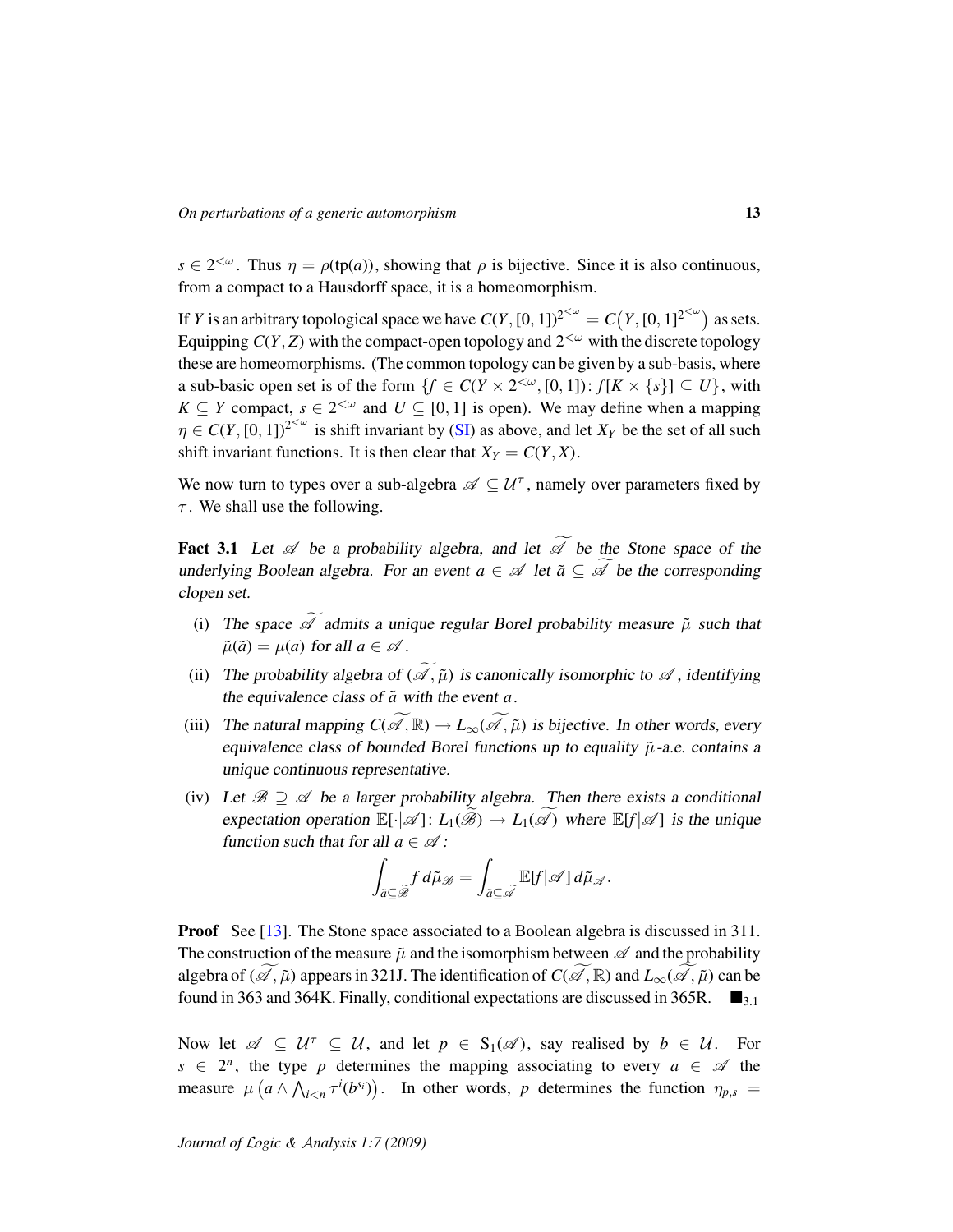$\mathbb{P}\left[\left|\bigwedge_{i\leq n}\tau^{i}(b^{s_i})\right|\mathscr{A}\right]\in L_1(\widetilde{\mathscr{A}})$ . Since the essential range of  $\eta_{p,s}$  lies in [0, 1] we have  $\eta_{p,s} \in L_{\infty}(\widetilde{\mathscr{A}}) = C(\widetilde{\mathscr{A}}, \mathbb{R})$ , and in fact  $\eta_{p,s} \in C(\widetilde{\mathscr{A}}, [0,1])$ . Let  $\eta_p \in C(\widetilde{\mathscr{A}}, [0,1])^{2<\omega}$ ,  $\eta_p: s \mapsto \eta_{p,s}$ . It is not difficult to see that  $\eta_p$  satisfies [\(SI\)](#page-11-0), so identifying  $C(\widetilde{\mathscr{A}}, [0, 1])^{2<\omega}$  with  $C(\widetilde{\mathscr{A}}, [0, 1]^{2<\omega})$  we actually have  $\eta_p \in X_{\mathscr{A}} := C(\widetilde{\mathscr{A}}, X)$ . We have thus obtained a mapping  $\rho_{\mathscr{A}}: S_1(\mathscr{A}) \to X_{\mathscr{A}}$ . Again, it is injective by quantifier elimination and continuous, and a construction as above yields that it is surjective. We have thus obtained a homeomorphism

$$
\rho_{\mathscr{A}}\colon S_1(\mathscr{A})\cong X_{\mathscr{A}}=C(\widetilde{\mathscr{A}},X).
$$

For a closed set  $K \subseteq X$  and  $a \in \mathcal{A}$  define

$$
K^a = \{ \eta \in X_{\mathscr{A}} \colon \eta[\tilde{a}] \subseteq K \}.
$$

It is not difficult to see that  $K^a$  is closed in the compact-open topology. If  $\pi(x)$  is a partial type over  $\emptyset$  and  $K \subseteq X$  corresponds to the closed set  $[\pi] \subseteq S_1(APr_A)$ , then the closed set  $K^a$  corresponds to  $[\pi^a] \subseteq S_1(\mathscr{A})$ , where  $\pi^a$  is a partial type over  $\mathscr{A}$ . If  $\pi^a(b)$  holds we say that *b satisfies*  $\pi$  *over a*.

Let  $d_{\mathscr{A}}$  denote the distance function between types over  $\mathscr{A}$ , and similarly  $d_{\mathscr{A}}$ . It is fairly easy to verify that the distance mapping  $d_{\varnothing} \colon S_1(APr_A)^2 \to [0,1]$ , i.e.,  $d_{\varnothing} \colon X^2 \to$ [0, 1], is Borel measurable (but not continuous, since the theory is not  $\aleph_0$ -categorical). Thus, if  $p, q \in S_1(\mathscr{A})$ , then  $d_{\mathscr{A}} \circ (\eta_p, \eta_q)$  is a random variable from  $\mathscr{A}$  to [0, 1], which we can integrate.

**Lemma 3.2** For all  $p, q \in S_1(\mathscr{A})$ :  $d_{\mathscr{A}}(p,q) \ge \int d_{\mathscr{A}} \circ (\eta_p, \eta_q) d\tilde{\mu}$ .

**Proof** Assume  $a \models p$ ,  $b \models q$ . Let  $g = \mathbb{P}[a \triangle b | \mathcal{A}]$ . Then  $g \geq d_{\mathcal{Q}} \circ (\eta_p, \eta_q)$ .  $\blacksquare_{3,2}$ 

### 3.2 Non superstability proof

We say that a continuous theory is *small* if the metric on  $S_n(APr)$  is separable for all  $n \in \mathbb{N}$ .

Lemma 3.3 The theory *APr<sup>A</sup>* is not small. More precisely, there is an uncountable family of types over the empty set every two of which have distance  $\geq \frac{1}{2}$  $\frac{1}{2}$ .

**Proof** For every real  $\alpha$ , let  $p_{\alpha}$  be the type of one half of the circle on which  $\tau$  acts by rotation by  $2\pi\alpha$  (the measure on the circle being the Lebesgue measure normalised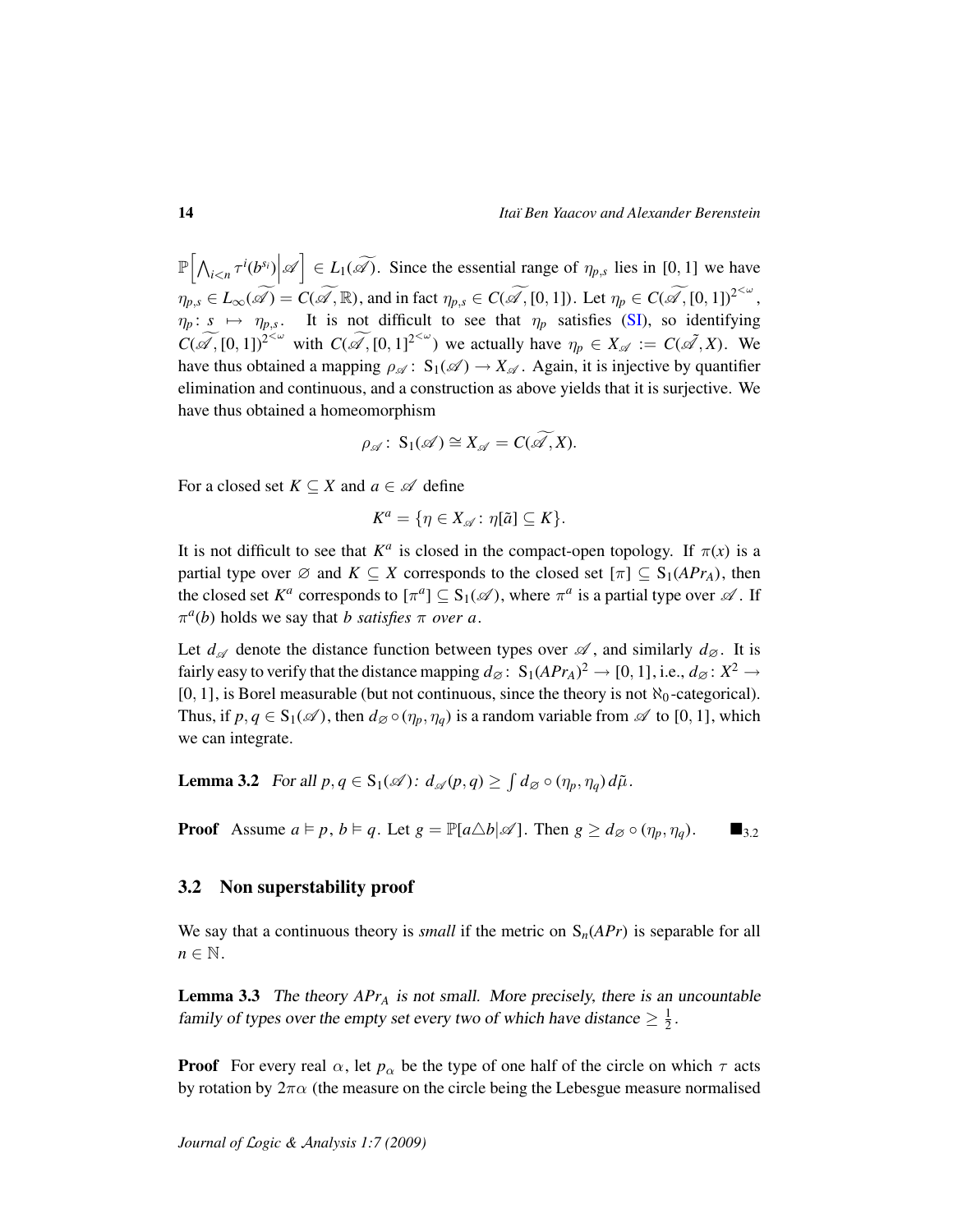to have total length 1). If  $\alpha, \beta \ge 0$  are irrational and linearly independent over the rationals then for every  $\varepsilon > 0$  there exist  $n, k, \ell \in \mathbb{N}$  such that  $|n\alpha-k|, |n\beta-\ell-\frac{1}{2}\ell|$  $\frac{1}{2}$  | <  $\varepsilon$ . If  $a \models p_\alpha$ ,  $b \models p_\beta$  then  $d(a, \tau^n(a)) = \mu(a \triangle \tau^n(a)) < 2\varepsilon$  while  $d(b, \tau^n(b)) > 1 - 2\varepsilon$ . It follows that  $2d(a, b) = d(a, b) + d(\tau^n(a), \tau^n(b)) \ge 1 - 4\varepsilon$ , namely  $d(a, b) \ge \frac{1}{2} - \varepsilon$ . Therefore  $d(p_\alpha, p_\beta) \geq \frac{1}{2}$  $\frac{1}{2}$  (it is not difficult to check that the distance between the types is in fact equal to  $\frac{1}{2}$ ).

Let  $S \subseteq \mathbb{R}$  be a vector space base for  $\mathbb{R}$  over  $\mathbb{Q}$ . Then follows that  $\{p_{\alpha} : \alpha \in S\}$  is a continuum-size set of equally distanced types.  $\blacksquare$ <sub>3.3</sub>

<span id="page-14-0"></span>**Proposition 3.4** There exists a family  $\{\pi_s(x)\}_{s\in 2} \sim \infty$  of partial types over  $\emptyset$  such that

- (i) For all  $s \in 2^{<\omega}$  we have  $d(\pi_{s^0} \circ \pi_{s^0} 1) \geq \frac{1}{3}$  $\frac{1}{3}$ , meaning that  $d(a_0, a_i) \geq \frac{1}{3}$ 3 whenever  $a_i \models \pi_{s \cap i}$ .
- (ii) If  $s, t \in 2^{<\omega}$  and *t* extends *s* then  $\pi_t \vdash \pi_s$ .

Proof This is a metric Cantor-Bendixson rank argument which applies more generally, saying that if *T* is a non-small theory with a countable language then such a tree exists (with  $\frac{1}{3}$  possibly replaced with another positive constant). For an even more general statement of this fact see [\[4,](#page-16-5) Propositions 3.16 and 3.19].

Define compacts subsets  $X_\alpha \subseteq S_1(\emptyset)$  by induction on  $\alpha$ . Start with  $X_0 = S_1(\emptyset)$ ; for  $\alpha$  limit,  $X_{\alpha} = \bigcap_{\beta < \alpha} X_{\beta}$ ; and given  $X_{\alpha}$ , obtain  $X_{\alpha+1}$  by removing from  $X_{\alpha}$  all points for which there is a relatively open neighbourhood of diameter  $\langle \frac{1}{2} \rangle$  $\frac{1}{2}$ .

Since the language is countable, the topology on *X* admits a countable base. If we only take out basic open sets of diameter  $\langle \frac{1}{2} \rangle$  we still get the same sequence  $X_{\alpha}$ , and since the base is countable the sequence stabilises before  $\aleph_1$ . Let  $S \subseteq S_1(\emptyset)$  be an uncountable subset of types every pair of which have distance  $\geq \frac{1}{2}$  $\frac{1}{2}$ . Each set of diameter  $\langle \frac{1}{2} \rangle$  $\frac{1}{2}$  can contain at most one member of *S*, so  $X_{\aleph_1} \neq \emptyset$ . The topological space  $X_{\aleph_1}$  (with the induced topology) is  $\frac{1}{2}$ -perfect, meaning that every non-empty open subset has diameter  $\geq \frac{1}{2}$  $\frac{1}{2}$ .

Let  $D = \{(q, r) \in S_1(APr_A)^2 : d(q, r) \leq \frac{1}{3}\}$  $\frac{1}{3}$  and  $D_1 = D \cap X_{\aleph_1}^2$ . Then *D* is closed, being the image of the closed set  $\lfloor d(x, y) \rfloor \leq \frac{1}{3}$  $\frac{1}{3}$ ]  $\subseteq S_2(APr_A)$  under the projection  $S_2(APr_A) \rightarrow S_1(APr_A)^2$  (a continuous mapping from a compact space to a Hausdorff space is always closed). Thus  $D_1$  is closed in  $X_{\aleph_1}^2$ .

Through the end of the proof we work in  $X_{\aleph_1}$ , with the induced topology. In particular, if  $Y \subseteq X_{\aleph_1}$  then  $Y^{\circ}$  denotes the interior of *Y* in this topology.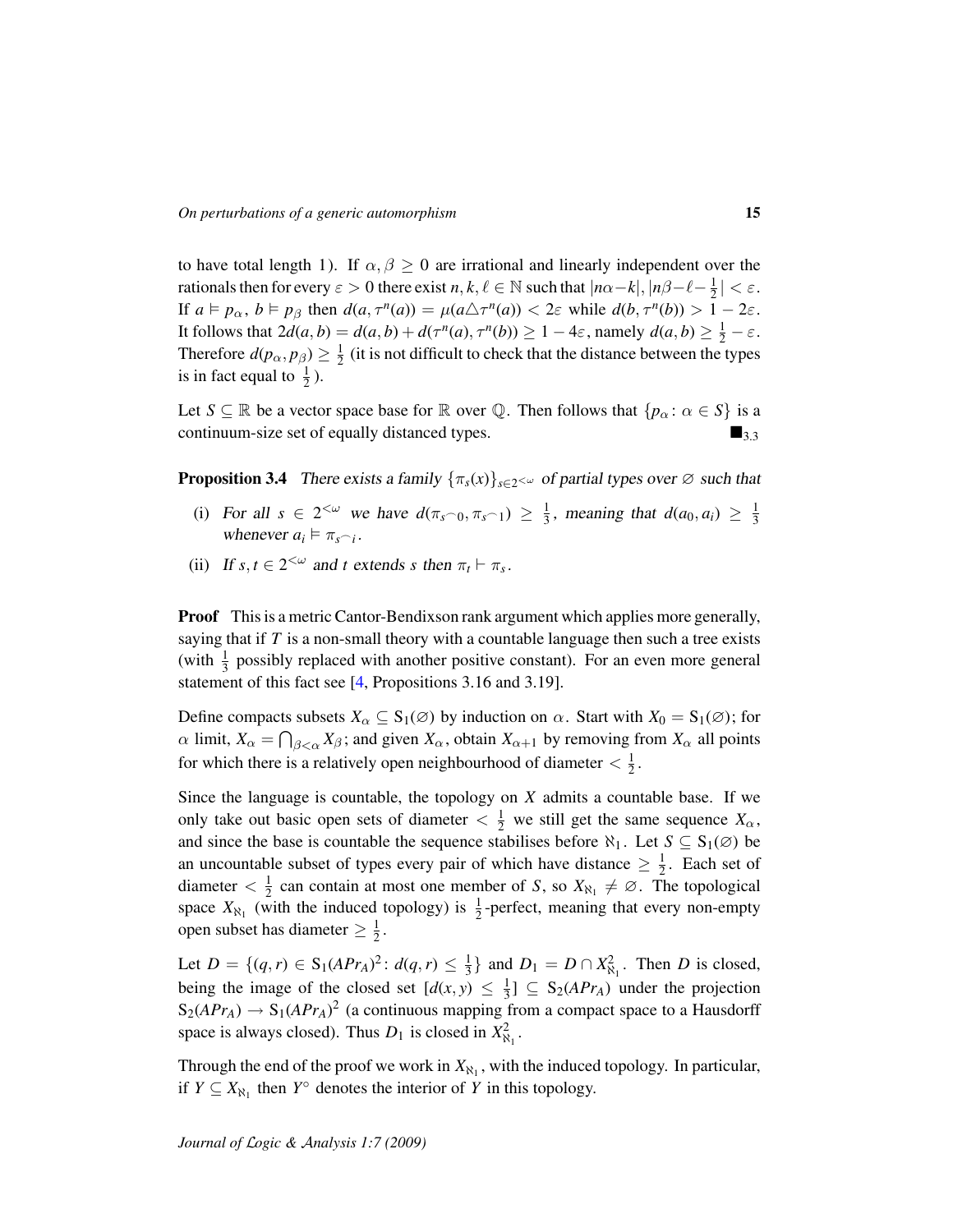We start with  $\pi_{\emptyset}(x)$  being the partial type defining  $X_{\aleph_1}$ . It has the property that  $[\pi_{\emptyset}]^{\circ} \neq \emptyset$ . Assume now we have  $\pi_s$  such that  $[\pi_s]^{\circ} \neq \emptyset$ . The interior has diameter  $\geq \frac{1}{2}$  $\frac{1}{2}$ , so there are  $q, r \in [\pi_s]^{\circ}$  such that  $d(r, q) > \frac{1}{3}$  $\frac{1}{3}$ . Thus  $(q, r) \notin D_1$ , so they admit open neighbourhoods  $q \in U \subseteq [\pi_s]^{\circ}$  and  $r \in V \subseteq [\pi_s]^{\circ}$  such that  $(U \times V) \cap D_1 = \emptyset$ . We can then find smaller open neighbourhoods such that  $q \in U_1 \subseteq \overline{U}_1 \subseteq U$  and  $r \in V_1 \subseteq \overline{V}_1 \subseteq V$ . Letting  $\pi_{s\cap 0}$  be the partial type defining  $\overline{U}_1$  and  $\pi_{s\cap 1}$  the partial type defining  $\overline{V}_1$  we get:  $[\pi_s] \supseteq [\pi_s \cap 0] \supseteq [\pi_s \cap 0] \supseteq \emptyset$  and  $[\pi_s] \supseteq [\pi_s \cap 1] \supseteq \emptyset$  $[\pi_{s-1}]^{\circ} \neq \emptyset$ . Finally,  $([\pi_{s-0}] \times [\pi_{s-1}]) \cap D_1 = \emptyset$  implies  $d(\pi_{s-0}, \pi_{s-1}) > \frac{1}{3}$  $\frac{1}{3}$ .

Repeating this argument we obtain the required partial types.  $\blacksquare_{3,4}$ 

**Lemma 3.5** The theory  $APr_A \lambda$ -stable if and only if  $\lambda^{\aleph_0} = \lambda$ .

**Proof** One direction is since *APr<sub>A</sub>* is stable in a countable language.

For the other, assume  $\lambda^{\aleph_0} > \lambda$ . Let  $\{\pi_s : s \in 2^{\lt \omega}\}\)$  be as in Proposition [3.4.](#page-14-0) Let  $\{a_i: i < \lambda\}$  be a sequence of independent events of measure  $\frac{1}{2}$ , all fixed by  $\tau$ , and let  $\mathscr A$  be the generated complete algebra.

For  $\theta \in \lambda^{\mathbb{N}}$  and  $s \in 2^{<\omega}$  let  $b_{\theta,s} = \bigwedge_{i<|s|} a_{\theta(i)}^{s(i)} \in \mathscr{A}$ , and let

$$
\rho_{\theta,n} = \bigcup_{s \in 2^n} \pi_s^{b_{\theta,s}}(x), \qquad \rho_{\theta} = \bigcup_n \rho_{\theta,n}.
$$

In other words,  $\rho_{\theta}(c)$  holds if and only if, for every  $s \in 2^{<\omega}$ , c satisfies  $\pi_s$  over  $\bigwedge_{i<|s|} a_{\theta(i)}^{s(i)}$  $\theta_{\theta(i)}^{s(i)}$ . It is easy to check that  $\rho_{\theta,n}$  is consistent and implies  $\rho_{\theta,m}$  for  $m < n$ , so  $\rho_{\theta}$  is consistent as well. Choose for each  $\theta$  a complete type  $r_{\theta} \in S_1(\mathscr{A})$  extending  $\rho_{\theta}$ .

Let  $\theta \neq \theta' \in \lambda^{\mathbb{N}}$ , and let  $i \in \mathbb{N}$  be such that  $\theta(i) \neq \theta'(i)$ . Then over  $a_{\theta(i)} \setminus a_{\theta'(i)}$ ,  $\eta_{r_{\theta}}$  takes only values in  $\bigcup_{s \in 2^i} [\pi_s \cap 0] \subseteq S_1(APr_A)$ , while  $\eta_{r_{\theta'}}$  only takes values in  $\bigcup_{s\in 2^i} [\pi_{s-1}]$ , and the opposite holds over  $a_{\theta'(i)} \setminus a_{\theta(i)}$ . Thus  $d_{\emptyset} \circ (\eta_{r_{\theta}}, \eta_{r_{\theta'}}) \geq \frac{1}{3}$  $rac{1}{3}$  over  $a_{\theta(i)} \triangle a_{\theta'(i)}$ , which has measure  $\frac{1}{2}$ . We conclude that  $d(r_{\theta}, r_{\theta'}) \ge \frac{1}{6}$  $\frac{1}{6}$ .

We have shown that there are  $\lambda^{\mathbb{N}}$  equally distanced types over a set of  $\lambda$  parameters, as desired.  $\blacksquare$ 

We conclude:

Theorem 3.6 The theory *APr<sup>A</sup>* is not superstable, and therefore not supersimple.

Notice the difference from the case of  $IHS_A$ , which is superstable (but not  $\aleph_0$ -stable).

*Journal of* L*ogic &* A*nalysis 1:7 (2009)*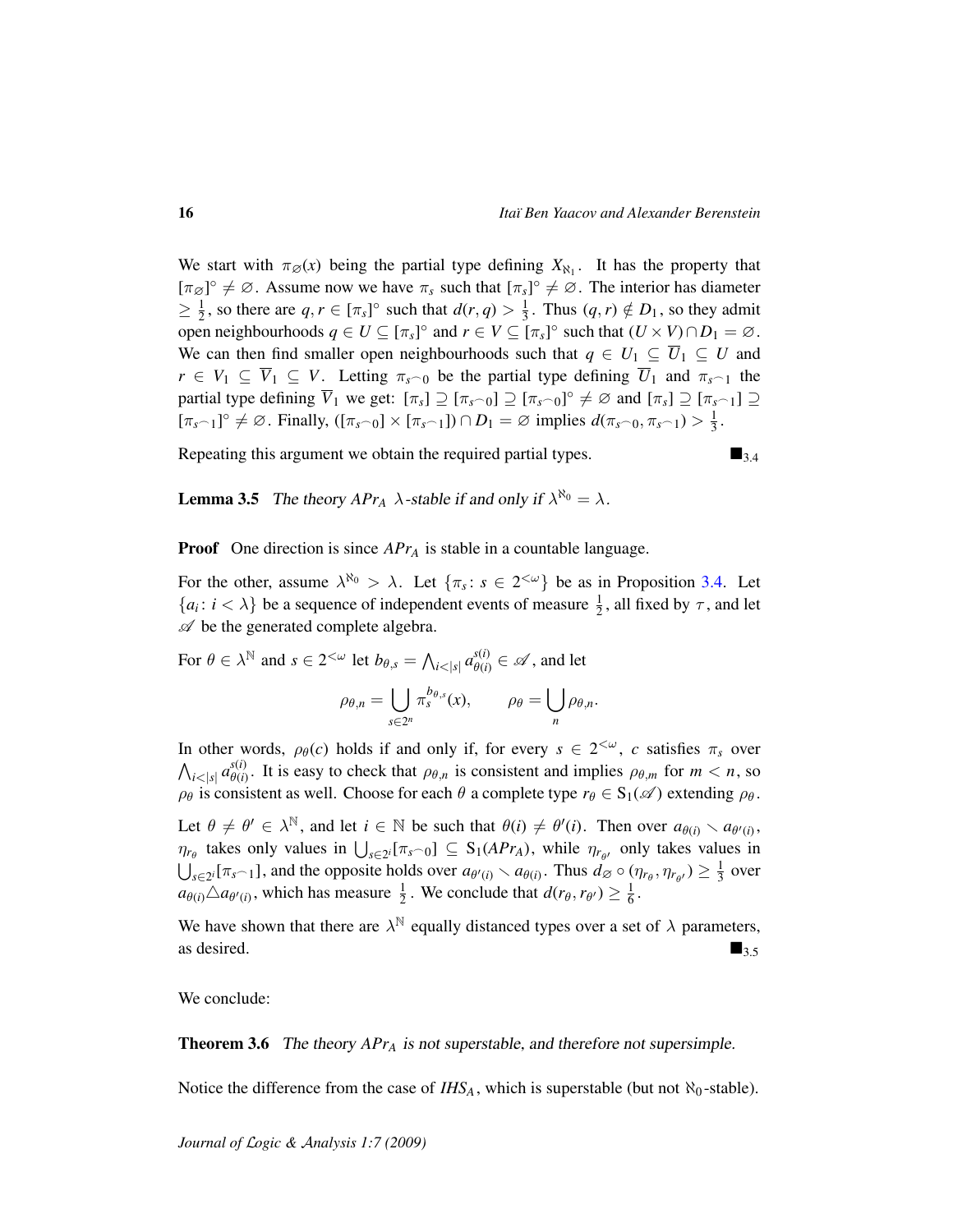# References

- <span id="page-16-8"></span>[1] I Ben Yaacov, *On perturbations of continuous structures*, [arXiv:0802.4388](http://arxiv.org/abs/0802.4388), submitted.
- <span id="page-16-4"></span>[2] I Ben Yaacov, *Uncountable dense categoricity in cats*, Journal of Symbolic Logic 70 (2005) 829–860; [doi:10.2178/jsl/1122038916.](http://dx.doi.org/10.2178/jsl/1122038916)
- <span id="page-16-6"></span>[3] I Ben Yaacov, *On supersimplicity and lovely pairs of cats*, Journal of Symbolic Logic 71 (2006) 763–776; [doi:10.2178/jsl/1154698575](http://dx.doi.org/10.2178/jsl/1154698575) ; [arXiv:0902.0118](http://arxiv.org/abs/0902.0118).
- <span id="page-16-5"></span>[4] I Ben Yaacov, *Topometric spaces and perturbations of metric structures*, Logic and Analysis 1 (2008), 235–272; [doi: 10.1007/s11813-008-0009-x;](http://dx.doi.org/10.1007/s11813-008-0009-x) [arXiv:0802.4458](http://arxiv.org/abs/0802.4458).
- <span id="page-16-12"></span>[5] I Ben Yaacov, *Modular functionals and perturbations of Nakano spaces*, Journal of Logic and Analysis 1 (2009), 1–42; [doi: 10.4115/jla.2009.1.1;](http://dx.doi.org/10.4115/jla.2009.1.1) [arXiv:0802.4285](http://arxiv.org/abs/0802.4285).
- <span id="page-16-2"></span>[6] I Ben Yaacov, A Berenstein, C W Henson, A Usvyatsov, *Model theory for metric structures*, in: *Model theory with Applications to Algebra and Analysis, Vol. 2*, (Z Chatzidakis, D Macpherson, A Pillay, A Wilkie, editors), London Math Society Lecture Note Series 350 (2008), Cambridge University Press, 315–427.
- <span id="page-16-1"></span>[7] I Ben Yaacov, A Usvyatsov, *Continuous first order logic and local stability*, Transactions of the American Mathematical Society, to appear; [arXiv:0801.4303](http://arxiv.org/abs/0801.4303).
- <span id="page-16-9"></span>[8] I Ben Yaacov, A Usvyatsov, M Zadka, *Hilbert spaces with a generic automorphism*, in preparation.
- <span id="page-16-10"></span>[9] A Berenstein, *Hilbert spaces with generic groups of automorphisms*, Archive for Mathematical Logic 46 (2007), 289–299; [doi:10.1007/s00153-007-0044-4.](http://dx.doi.org/10.1007/s00153-007-0044-4)
- <span id="page-16-7"></span>[10] A Berenstein, C W Henson, *Model theory of probability spaces with an automorphism*, submitted.
- <span id="page-16-0"></span>[11] Z Chatzidakis, A Pillay, *Generic structures and simple theories*, Annals of Pure and Applied Logic 95 (1998), 71–92; [doi: 10.1016/S0168-0072\(98\)00021-9.](http://dx.doi.org/10.1016/S0168-0072(98)00021-9)
- <span id="page-16-11"></span>[12] KR Davidson, C<sup>\*</sup>-algebras by example, Fields Institute Monographs Vol. 6, American Mathematical Society, Providence, RI (1996).
- <span id="page-16-13"></span>[13] **DH Fremlin,**

*Measure Theory Volume 3: Measure Algebras*, Torres Fremlin, 25 Ireton Road, Colchester CO3 3AT, England (2004), http://www.essex.ac.uk/maths/staff/fremlin/mt3.2004/index.htm.

<span id="page-16-3"></span>[14] J Iovino, *Stable Banach spaces and Banach space structures, I and II*, in: Models, Algebras, and Proofs: Selected Papers of the X Latin American Symposium on Mathematical Logic Held in Bogota 1996 (Xavier Caicedo, Carlos H. Montenegro, editors), ´ 1996, Lecture Notes in Pure and Appl. Math. 203, Dekker, New York (1998), 77–117.